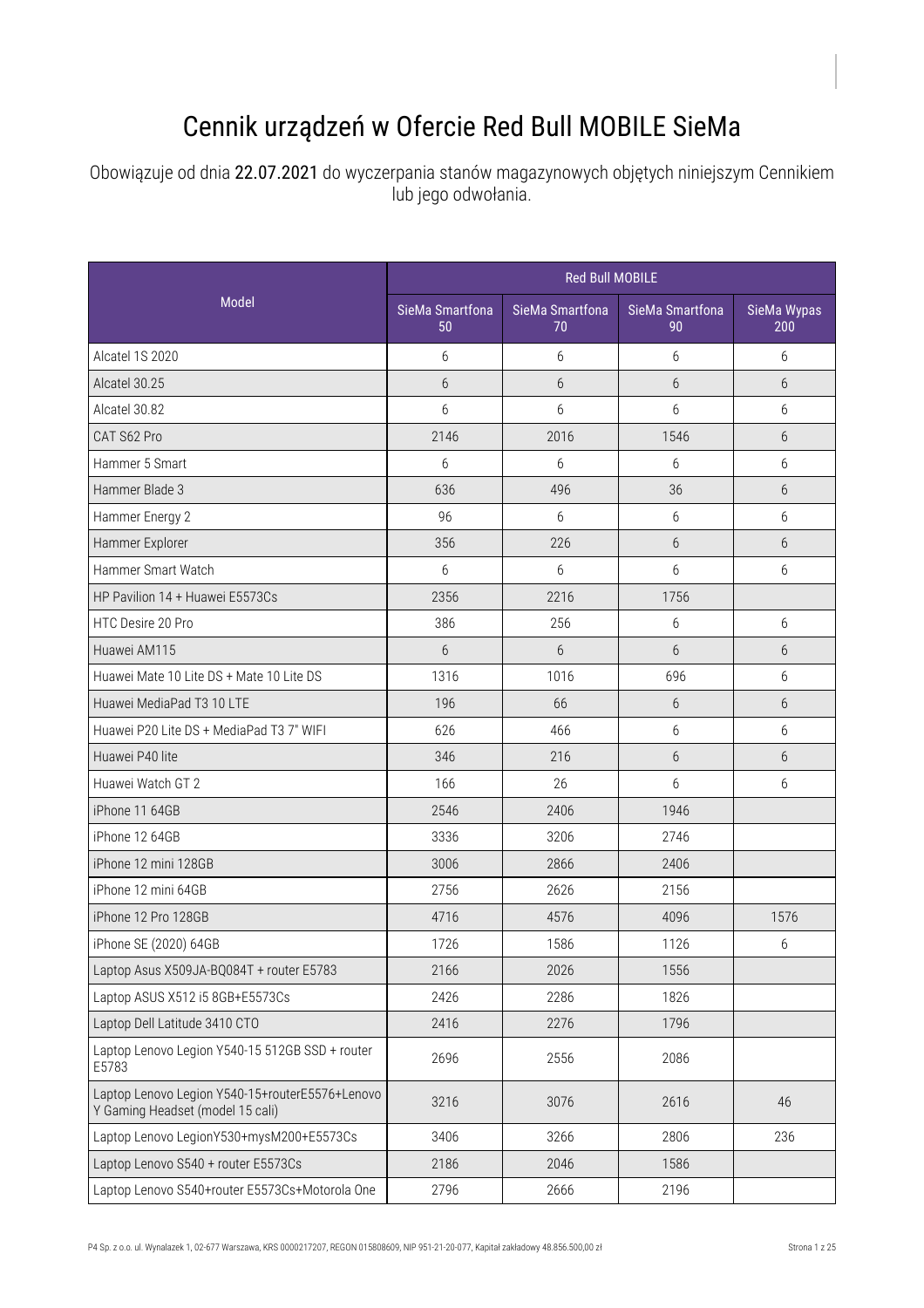|                                                                     | Red Bull MOBILE       |                       |                       |                    |
|---------------------------------------------------------------------|-----------------------|-----------------------|-----------------------|--------------------|
| Model                                                               | SieMa Smartfona<br>50 | SieMa Smartfona<br>70 | SieMa Smartfona<br>90 | SieMa Wypas<br>200 |
| Laptop Lenovo S540-14API + router E5783                             | 1886                  | 1746                  | 1286                  | 6                  |
| Laptop Lenovo S540-15 + mysz Lenovo 300 + E5576<br>+ Xiaomi Redmi 8 | 2756                  | 2616                  | 2156                  |                    |
| Laptop Lenovo S540-15 + mysz Lenovo 300 + E5783                     | 2146                  | 1996                  | 1546                  |                    |
| Laptop Lenovo S540-15 + mysz Lenovo 300 + E5783<br>+ Xiaomi Redmi 8 | 2756                  | 2616                  | 2156                  |                    |
| Laptop Lenovo V14 ADA                                               | 1826                  | 1686                  | 1226                  | 6                  |
| Laptop Techbite ARC 11.6 4GB/64GB                                   | 846                   | 716                   | 246                   | 6                  |
| LG K62+                                                             | 386                   | 256                   | 6                     | 6                  |
| MaxCom MM330 3G                                                     | 6                     | 6                     | $6\,$                 | 6                  |
| MaxCom MM721BB                                                      | 6                     | 6                     | 6                     | $6\overline{6}$    |
| Motorola Moto E7 power                                              | 56                    | 6                     | 6                     | 6                  |
| Motorola Moto G10                                                   | 126                   | 6                     | 6                     | 6                  |
| Motorola Moto G100                                                  | 1346                  | 1216                  | 746                   | 6                  |
| Motorola Moto G30                                                   | 266                   | 126                   | $6\,$                 | 6                  |
| Motorola Moto G9 Play                                               | 126                   | 6                     | 6                     | 6                  |
| Motorola Moto G9 Power                                              | 336                   | 196                   | 6                     | 6                  |
| Nokia 2720 Flip                                                     | 6                     | 6                     | 6                     | 6                  |
| Nokia 3.4                                                           | 26                    | 6                     | 6                     | 6                  |
| Nokia 6300 4G                                                       | 6                     | 6                     | 6                     | 6                  |
| Oppo A15s                                                           | 116                   | 6                     | $6\,$                 | 6                  |
| Oppo A53 128GB                                                      | 256                   | 116                   | $6\,$                 | 6                  |
| Oppo Reno4 Lite                                                     | 486                   | 346                   | 6                     | 6                  |
| Oppo Reno5                                                          | 1306                  | 1166                  | 706                   | 6                  |
| Oppo Reno5 Lite                                                     | 776                   | 646                   | 176                   | $6\,$              |
| Oppo Reno5 Z                                                        | 1006                  | 876                   | 396                   | 6                  |
| Realme 7                                                            | 316                   | 176                   | $6\,$                 | $6\,$              |
| Realme 7 Pro                                                        | 786                   | 646                   | 186                   | 6                  |
| Realme 7i                                                           | 186                   | 56                    | $6\,$                 | 6                  |
| Realme 8                                                            | 496                   | 366                   | $6\,$                 | 6                  |
| Realme 8 PRO                                                        | 786                   | 646                   | 186                   | 6                  |
| Samsung G930F Galaxy S7 + R323 Gear VR                              | 1456                  | 1256                  |                       |                    |
| Samsung Galaxy A02s                                                 | 186                   | 56                    | $6\,$                 | $6\,$              |
| Samsung Galaxy A12                                                  | 296                   | 166                   | $6\,$                 | $6\,$              |
| Samsung Galaxy A21s                                                 | 306                   | 166                   | $6\,$                 | $6\,$              |
| Samsung Galaxy A22                                                  | 486                   | 346                   | $6\,$                 | 6                  |
| Samsung Galaxy A22 5G                                               | 596                   | 456                   | $6\,$                 | 6                  |
| Samsung Galaxy A32                                                  | 686                   | 556                   | 86                    | 6                  |
| Samsung Galaxy A32 5G                                               | 666                   | 526                   | 66                    | $6\,$              |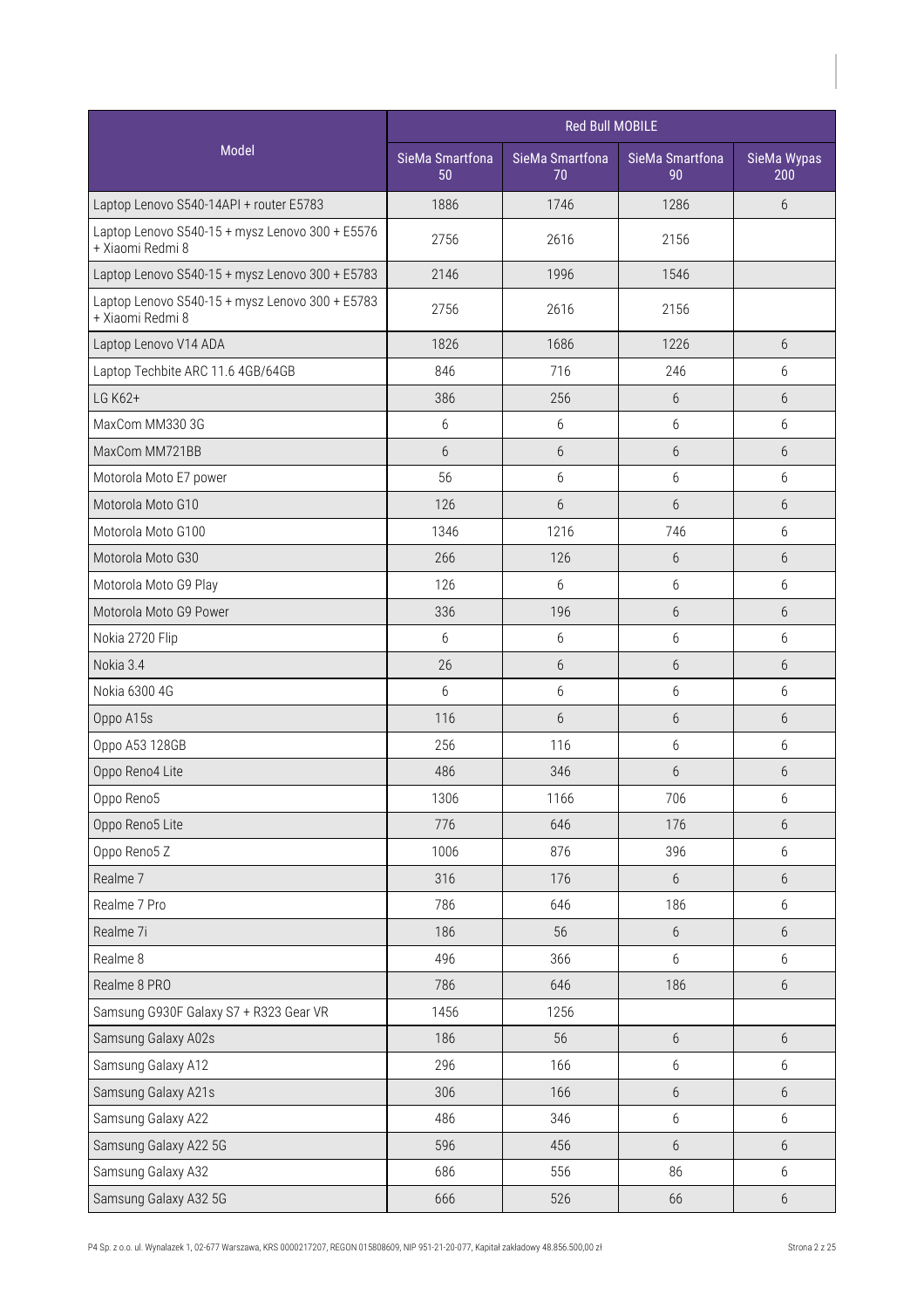|                                                                             | <b>Red Bull MOBILE</b> |                       |                       |                    |
|-----------------------------------------------------------------------------|------------------------|-----------------------|-----------------------|--------------------|
| Model                                                                       | SieMa Smartfona<br>50  | SieMa Smartfona<br>70 | SieMa Smartfona<br>90 | SieMa Wypas<br>200 |
| Samsung Galaxy A41                                                          | 486                    | 346                   | 6                     | 6                  |
| Samsung Galaxy A51                                                          | 686                    | 556                   | 86                    | 6                  |
| Samsung Galaxy A52                                                          | 996                    | 866                   | 396                   | 6                  |
| Samsung Galaxy A71                                                          | 906                    | 766                   | 306                   | 6                  |
| Samsung Galaxy A72                                                          | 1586                   | 1456                  | 986                   | 6                  |
| Samsung Galaxy Buds+                                                        | 6                      | $6\,$                 | 6                     | 6                  |
| Samsung Galaxy Fit 2                                                        | 6                      | 6                     | $6\,$                 | 6                  |
| Samsung Galaxy Note 20 Ultra 5G                                             | 4376                   | 4246                  | 3776                  | 1266               |
| Samsung Galaxy S20 FE 5G                                                    | 1976                   | 1836                  | 1376                  | 6                  |
| Samsung Galaxy S21                                                          | 2956                   | 2816                  | 2356                  |                    |
| Samsung Galaxy S21 256GB                                                    | 3156                   | 3016                  | 2556                  |                    |
| Samsung Galaxy S21+                                                         | 3856                   | 3716                  | 3256                  | 746                |
| Samsung Galaxy Watch Active2 40 mm Aluminium                                | 236                    | 96                    | 6                     | 6                  |
| Samsung Galaxy Watch Active2 44 mm Aluminium                                | 236                    | 96                    | 6                     | 6                  |
| Samsung Galaxy Xcover 5                                                     | 686                    | 546                   | 86                    | 6                  |
| Samsung J415F Galaxy J4+ DS + Etui Samsung J4+                              | 256                    | 136                   | 6                     | 6                  |
| Sony PlayStation 5                                                          | 2566                   | 2436                  | 1976                  | 6                  |
| Sony PlayStation 5 + pad Sony DualSense + gra<br>Returnal + PS Plus 365 dni | 2836                   | 2706                  | 2236                  |                    |
| Sony PlayStation 5 + pad Sony DualSense + PS Plus<br>365 dni                | 2546                   | 2416                  | 1946                  |                    |
| Sony PlayStation Plus 365 dni                                               | 6                      | 6                     | 6                     | 6                  |
| Tablet Huawei MediaPad T5 10 LTE 2GB/16GB                                   | 326                    | 186                   | 6                     | 6                  |
| Tablet Lenovo M10 FHD PLUS 4GB/64GB LTE X606X                               | 566                    | 436                   | 6                     | 6                  |
| Tablet Lenovo M10 HD LTE (2 gen-TB X306X)                                   | 466                    | 336                   | 6                     | 6                  |
| <b>TCL 20 SE</b>                                                            | 116                    | 6                     | 6                     | 6                  |
| Vivo Y11s                                                                   | 46                     | 6                     | 6                     | 6                  |
| Vivo Y20s                                                                   | 96                     | 6                     | $6\,$                 | 6                  |
| Vivo Y70                                                                    | 466                    | 336                   | $6\,$                 | 6                  |
| Xbox Series S 512GB                                                         | 936                    | 796                   | 336                   | 6                  |
| Xiaomi Mi 10T lite 5G 128GB                                                 | 776                    | 636                   | 176                   | 6                  |
| Xiaomi Mi 11 Lite 5G                                                        | 1216                   | 1086                  | 616                   | 6                  |
| Xiaomi Mi 11i 5G                                                            | 2076                   | 1946                  | 1476                  | 6                  |
| Xiaomi Mi Band 5                                                            | 6                      | 6                     | 6                     | 6                  |
| Xiaomi Mi True Wireless Earbuds Basic 2                                     | 6                      | 6                     | 6                     | 6                  |
| Xiaomi Mi Watch Lite                                                        | $6\,$                  | 6                     | $6\,$                 | 6                  |
| Xiaomi Redmi 9                                                              | 186                    | 56                    | $6\,$                 | 6                  |
| Xiaomi Redmi 9A                                                             | 16                     | 6                     | 6                     | 6                  |
| Xiaomi Redmi 9C NFC                                                         | 56                     | $6\,$                 | 6                     | 6                  |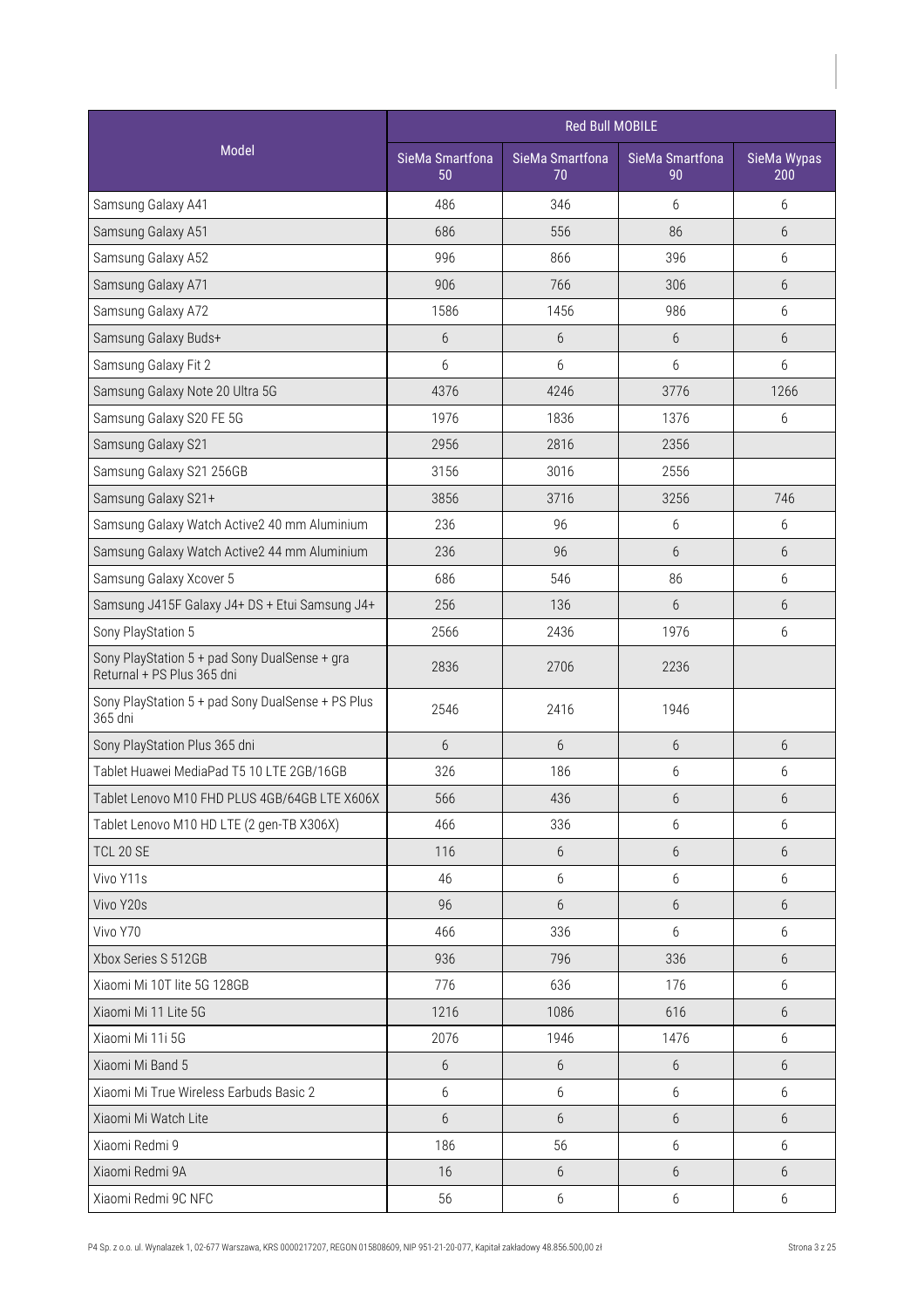| Model                    | <b>Red Bull MOBILE</b> |                         |                       |                    |
|--------------------------|------------------------|-------------------------|-----------------------|--------------------|
|                          | SieMa Smartfona<br>50  | SieMa Smartfona<br>.70' | SieMa Smartfona<br>90 | SieMa Wypas<br>200 |
| Xiaomi Redmi 9T          | 236                    | 96                      | 6                     | 6                  |
| Xiaomi Redmi Note 10 5G  | 446                    | 316                     | 6                     | 6                  |
| Xiaomi Redmi Note 10 Pro | 786                    | 646                     | 186                   | 6                  |
| Xiaomi Redmi Note 10S    | 576                    | 446                     | 6                     | 6                  |
| Xiaomi Redmi Note 9      | 386                    | 246                     | 6                     | 6                  |
| Xiaomi Redmi Note 9 Pro  | 596                    | 466                     | 6                     | 6                  |
| Xiaomi Redmi Note 9T     | 566                    | 426                     | 6                     | 6                  |

|                                                                         |                       | <b>Red Bull MOBILE</b> |                       |                    |  |
|-------------------------------------------------------------------------|-----------------------|------------------------|-----------------------|--------------------|--|
| <b>Zestaw</b>                                                           | SieMa Smartfona<br>50 | SieMa Smartfona<br>70  | SieMa Smartfona<br>90 | SieMa Wypas<br>200 |  |
| Hammer Blade 3 + Hammer Smart Watch                                     | 826                   | 696                    | 226                   | $6\overline{6}$    |  |
| Hammer Blade 3                                                          | 639,78                | 539.09                 | 175,05                | 4.65               |  |
| Hammer Smart Watch                                                      | 186,22                | 156,91                 | 50,95                 | 1,35               |  |
| Hammer Energy 2 + Hammer Smart Watch                                    | 296                   | 166                    | 6                     | 6                  |  |
| Hammer Energy 2                                                         | 192,49                | 107,95                 | 3,90                  | 3,90               |  |
| Hammer Smart Watch                                                      | 103,51                | 58,05                  | 2,10                  | 2,10               |  |
| Hammer Explorer + Hammer Smart Watch                                    | 536                   | 396                    | 6                     | $6\overline{6}$    |  |
| Hammer Explorer                                                         | 391.88                | 289.53                 | 4,39                  | 4,39               |  |
| Hammer Smart Watch                                                      | 144,12                | 106,47                 | 1,61                  | 1,61               |  |
| Samsung Galaxy A12 + Samsung Galaxy Fit 2                               | 326                   | 196                    | 6                     | 6                  |  |
| Samsung Galaxy A12                                                      | 274,76                | 165,19                 | 5,06                  | 5,06               |  |
| Samsung Galaxy Fit 2                                                    | 51,24                 | 30,81                  | 0,94                  | 0,94               |  |
| Samsung Galaxy A21s + Samsung Galaxy Fit 2                              | 366                   | 226                    | 6                     | $6\overline{6}$    |  |
| Samsung Galaxy A21s                                                     | 301,69                | 186,29                 | 4,95                  | 4,95               |  |
| Samsung Galaxy Fit 2                                                    | 64,31                 | 39,71                  | 1,05                  | 1,05               |  |
| Samsung Galaxy A32 + Samsung Galaxy Fit 2                               | 746                   | 606                    | 146                   | 6                  |  |
| Samsung Galaxy A32                                                      | 649,18                | 527,35                 | 127,05                | 5,22               |  |
| Samsung Galaxy Fit 2                                                    | 96,82                 | 78,65                  | 18,95                 | 0,78               |  |
| Samsung Galaxy A32 + Samsung Galaxy Watch<br>Active2 40 mm Aluminium    | 1286                  | 1156                   | 686                   | 6                  |  |
| Samsung Galaxy A32                                                      | 676.88                | 608,45                 | 361,07                | 3.16               |  |
| Samsung Galaxy Watch Active2 40 mm Aluminium                            | 609,12                | 547,55                 | 324,93                | 2,84               |  |
| Samsung Galaxy A32 + Samsung Galaxy Watch<br>Active2 44 mm Aluminium    | 1286                  | 1156                   | 686                   | 6                  |  |
| Samsung Galaxy A32                                                      | 676,88                | 608,45                 | 361,07                | 3,16               |  |
| Samsung Galaxy Watch Active2 44 mm Aluminium                            | 609,12                | 547,55                 | 324,93                | 2,84               |  |
| Samsung Galaxy A32 5G + Samsung Galaxy Watch<br>Active2 40 mm Aluminium | 1256                  | 1126                   | 656                   | 6                  |  |
| Samsung Galaxy A32 5G                                                   | 730,33                | 654,74                 | 381,45                | 3,49               |  |
|                                                                         |                       |                        |                       |                    |  |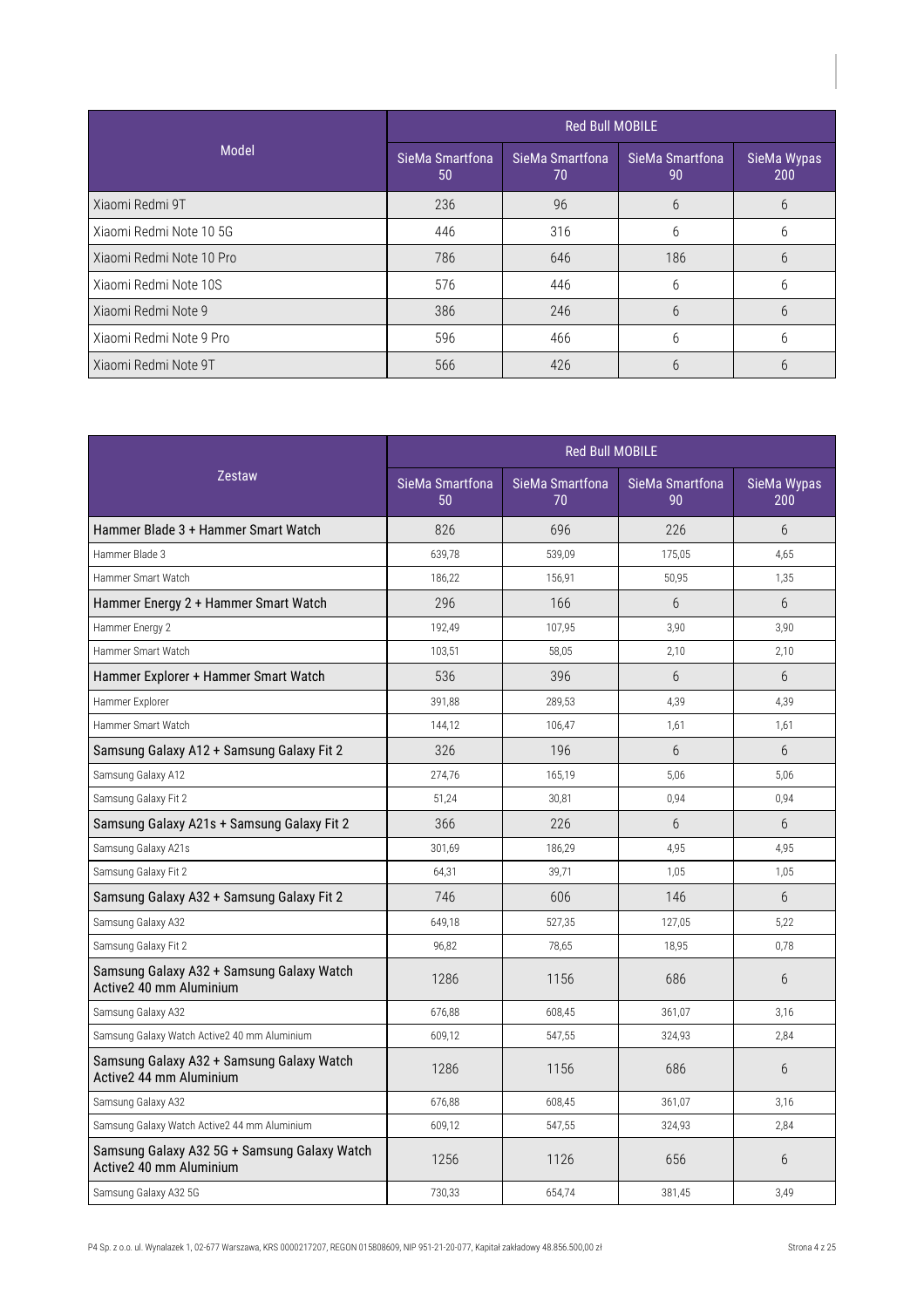|                                                                            | <b>Red Bull MOBILE</b> |                       |                       |                    |
|----------------------------------------------------------------------------|------------------------|-----------------------|-----------------------|--------------------|
| <b>Zestaw</b>                                                              | SieMa Smartfona<br>50  | SieMa Smartfona<br>70 | SieMa Smartfona<br>90 | SieMa Wypas<br>200 |
| Samsung Galaxy Watch Active2 40 mm Aluminium                               | 525,67                 | 471,26                | 274,55                | 2.51               |
| Samsung Galaxy A32 5G + Samsung Galaxy Watch<br>Active2 44 mm Aluminium    | 1256                   | 1126                  | 656                   | 6                  |
| Samsung Galaxy A32 5G                                                      | 730,33                 | 654,74                | 381,45                | 3,49               |
| Samsung Galaxy Watch Active2 44 mm Aluminium                               | 525,67                 | 471,26                | 274,55                | 2,51               |
| Samsung Galaxy A52 + Samsung Galaxy Watch<br>Active 240 mm Aluminium       | 1576                   | 1446                  | 976                   | 6                  |
| Samsung Galaxy A52                                                         | 1008,82                | 925,60                | 624,75                | 3,84               |
| Samsung Galaxy Watch Active2 40 mm Aluminium                               | 567,18                 | 520,40                | 351,25                | 2,16               |
| Samsung Galaxy A52 + Samsung Galaxy Watch<br>Active2 44 mm Aluminium       | 1576                   | 1446                  | 976                   | 6                  |
| Samsung Galaxy A52                                                         | 1008,82                | 925,60                | 624,75                | 3.84               |
| Samsung Galaxy Watch Active2 44 mm Aluminium                               | 567,18                 | 520,40                | 351,25                | 2,16               |
| Samsung Galaxy A72 + Samsung Galaxy Watch<br>Active 240 mm Aluminium       | 2166                   | 2026                  | 1566                  |                    |
| Samsung Galaxy A72                                                         | 1494,08                | 1397,51               | 1080,20               |                    |
| Samsung Galaxy Watch Active2 40 mm Aluminium                               | 671,92                 | 628,49                | 485,80                |                    |
| Samsung Galaxy A72 + Samsung Galaxy Watch<br>Active2 44 mm Aluminium       | 2166                   | 2026                  | 1566                  |                    |
| Samsung Galaxy A72                                                         | 1494,08                | 1397,51               | 1080,20               |                    |
| Samsung Galaxy Watch Active2 44 mm Aluminium                               | 671,92                 | 628,49                | 485,80                |                    |
| Samsung Galaxy S20 FE 5G + Samsung Galaxy<br>Watch Active2 40 mm Aluminium | 2626                   | 2496                  | 2026                  |                    |
| Samsung Galaxy S20 FE 5G                                                   | 1987,61                | 1889,21               | 1533,47               |                    |
| Samsung Galaxy Watch Active2 40 mm Aluminium                               | 638,39                 | 606,79                | 492,53                |                    |
| Samsung Galaxy S20 FE 5G + Samsung Galaxy<br>Watch Active2 44 mm Aluminium | 2626                   | 2496                  | 2026                  |                    |
| Samsung Galaxy S20 FE 5G                                                   | 1987,61                | 1889,21               | 1533,47               |                    |
| Samsung Galaxy Watch Active2 44 mm Aluminium                               | 638,39                 | 606,79                | 492,53                |                    |
| Samsung Galaxy S21 + Samsung Galaxy Watch<br>Active2 40 mm Aluminium       | 3606                   | 3476                  | 3006                  | 496                |
| Samsung Galaxy S21                                                         | 2930,34                | 2824,70               | 2442,77               | 403,06             |
| Samsung Galaxy Watch Active2 40 mm Aluminium                               | 675,66                 | 651,30                | 563,23                | 92,94              |
| Samsung Galaxy S21 + Samsung Galaxy Watch<br>Active2 44 mm Aluminium       | 3606                   | 3476                  | 3006                  | 496                |
| Samsung Galaxy S21                                                         | 2930,34                | 2824,70               | 2442,77               | 403,06             |
| Samsung Galaxy Watch Active2 44 mm Aluminium                               | 675,66                 | 651,30                | 563,23                | 92,94              |
| Samsung Galaxy S21+ + Samsung Galaxy Watch<br>Active2 40 mm Aluminium      | 4506                   | 4376                  | 3906                  | 1396               |
| Samsung Galaxy S21+                                                        | 3795,07                | 3685,58               | 3289,73               | 1175,75            |
| Samsung Galaxy Watch Active2 40 mm Aluminium                               | 710,93                 | 690,42                | 616,27                | 220,25             |
| Samsung Galaxy S21+ + Samsung Galaxy Watch<br>Active2 44 mm Aluminium      | 4506                   | 4376                  | 3906                  | 1396               |
| Samsung Galaxy S21+                                                        | 3795,07                | 3685,58               | 3289,73               | 1175,75            |
| Samsung Galaxy Watch Active2 44 mm Aluminium                               | 710,93                 | 690,42                | 616,27                | 220,25             |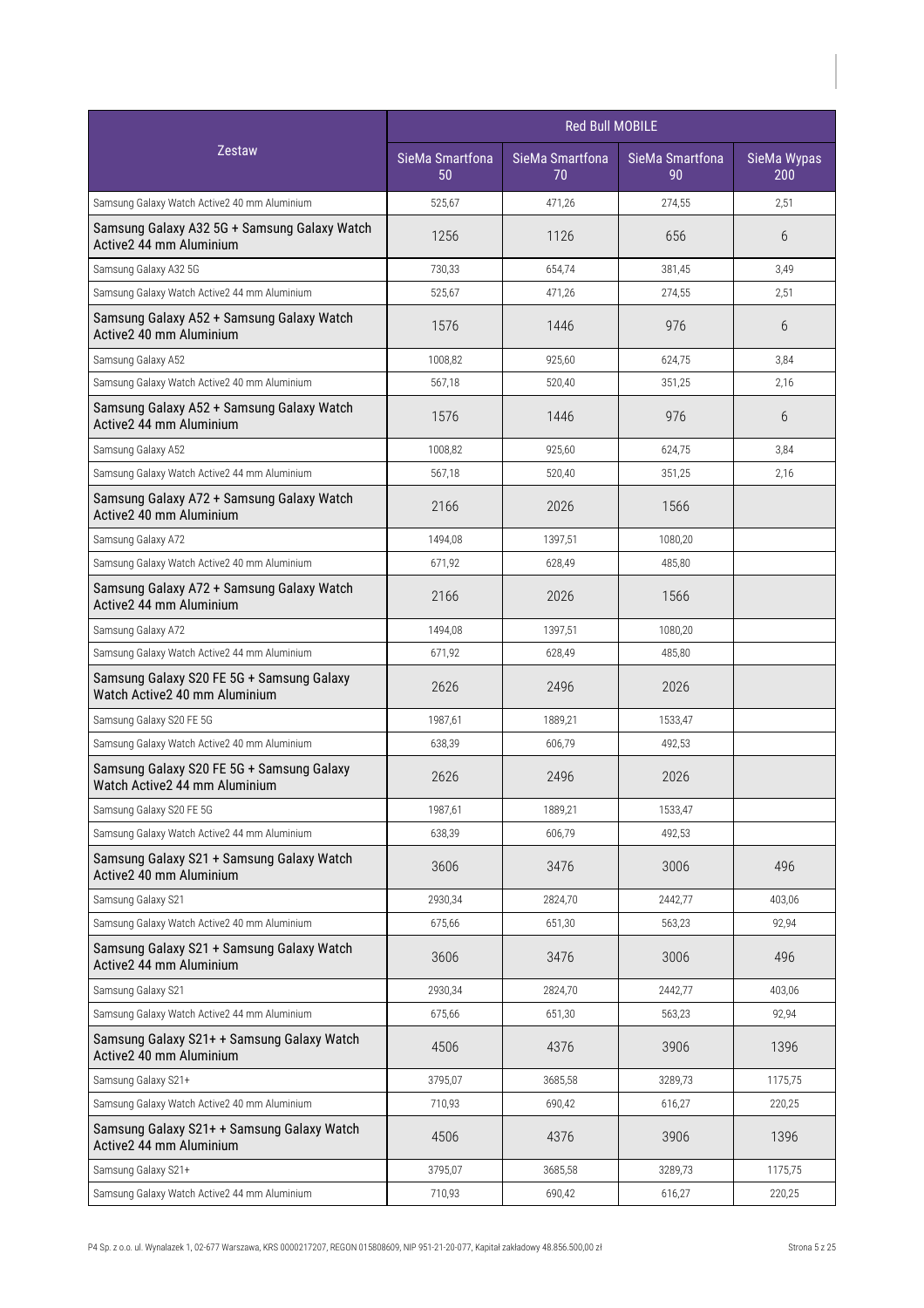|                                                                   | <b>Red Bull MOBILE</b> |                       |                       |                    |
|-------------------------------------------------------------------|------------------------|-----------------------|-----------------------|--------------------|
| <b>Zestaw</b>                                                     | SieMa Smartfona<br>50  | SieMa Smartfona<br>70 | SieMa Smartfona<br>90 | SieMa Wypas<br>200 |
| Sony PlayStation 5 + Sony PlayStation Plus 365 dni                | 2796                   | 2666                  | 2196                  | 6                  |
| Sony PlayStation 5                                                | 2589,62                | 2469,22               | 2033,91               | 5,56               |
| Sony PlayStation Plus 365 dni                                     | 206,38                 | 196,78                | 162,09                | 0,44               |
| Xiaomi Mi 11 Lite 5G + Xiaomi Mi Watch Lite                       | 1386                   | 1256                  | 786                   | 6                  |
| Xiaomi Mi 11 Lite 5G                                              | 1254,53                | 1136,87               | 711,45                | 5,43               |
| Xiaomi Mi Watch Lite                                              | 131,47                 | 119,13                | 74,55                 | 0,57               |
| Xiaomi Redmi 9 + Xiaomi Mi Band 5                                 | 166                    | 26                    | 6                     | 6                  |
| Xiaomi Redmi 9                                                    | 138,49                 | 21,69                 | 5,01                  | 5,01               |
| Xiaomi Mi Band 5                                                  | 27,51                  | 4,31                  | 0,99                  | 0,99               |
| Xiaomi Redmi 9C NFC + Xiaomi Mi Band 5                            | 126                    | 46                    | 6                     | 6                  |
| Xiaomi Redmi 9C NFC                                               | 99,60                  | 36,36                 | 4,74                  | 4,74               |
| Xiaomi Mi Band 5                                                  | 26,40                  | 9,64                  | 1,26                  | 1,26               |
| Xiaomi Redmi 9T + Xiaomi Mi Band 5                                | 336                    | 196                   | 6                     | 6                  |
| Xiaomi Redmi 9T                                                   | 283,94                 | 165,63                | 5,07                  | 5,07               |
| Xiaomi Mi Band 5                                                  | 52,06                  | 30,37                 | 0,93                  | 0,93               |
| Xiaomi Redmi Note 10 5G + Xiaomi Mi Watch Lite                    | 616                    | 476                   | 16                    | 6                  |
| Xiaomi Redmi Note 10 5G                                           | 513,68                 | 396,93                | 13,34                 | 5                  |
| Xiaomi Mi Watch Lite                                              | 102,32                 | 79,07                 | 2,66                  | $\mathbf{1}$       |
| Xiaomi Redmi Note 10 Pro + Xiaomi Mi Band 5                       | 876                    | 746                   | 276                   | 6                  |
| Xiaomi Redmi Note 10 Pro                                          | 807,33                 | 687,52                | 254,36                | 5,53               |
| Xiaomi Mi Band 5                                                  | 68,67                  | 58,48                 | 21,64                 | 0,47               |
| Xiaomi Redmi Note 10S + Xiaomi Mi Band 5                          | 676                    | 536                   | 76                    | 6                  |
| Xiaomi Redmi Note 10S                                             | 614,97                 | 487,61                | 69,14                 | 5,46               |
| Xiaomi Mi Band 5                                                  | 61,03                  | 48,39                 | 6,86                  | 0,54               |
| Xiaomi Redmi Note 9 + Xiaomi Mi Band 5                            | 476                    | 336                   | 6                     | 6                  |
| Xiaomi Redmi Note 9                                               | 414,30                 | 292,44                | 5,22                  | 5,22               |
| Xiaomi Mi Band 5                                                  | 61,70                  | 43,56                 | 0,78                  | 0,78               |
| Xiaomi Redmi Note 9 Pro + Xiaomi Mi Band 5                        | 696                    | 556                   | 96                    | 6                  |
| Xiaomi Redmi Note 9 Pro                                           | 621,92                 | 496,82                | 85,78                 | 5,36               |
| Xiaomi Mi Band 5                                                  | 74,08                  | 59,18                 | 10,22                 | 0,64               |
| Xiaomi Redmi Note 9T + Xiaomi Mi Band 5                           | 676                    | 546                   | 76                    | 6                  |
| Xiaomi Redmi Note 9T                                              | 609,95                 | 492,66                | 68,57                 | 5,41               |
| Xiaomi Mi Band 5                                                  | 66,05                  | 53,34                 | 7,43                  | 0,59               |
| Xiaomi Redmi Note 9T + Xiaomi Mi True Wireless<br>Earbuds Basic 2 | 596                    | 466                   | 6                     | 6                  |
| Xiaomi Redmi Note 9T                                              | 546,75                 | 427,49                | 5,50                  | 5,50               |
| Xiaomi Mi True Wireless Earbuds Basic 2                           | 49,25                  | 38,51                 | 0,50                  | 0,50               |
|                                                                   |                        |                       |                       |                    |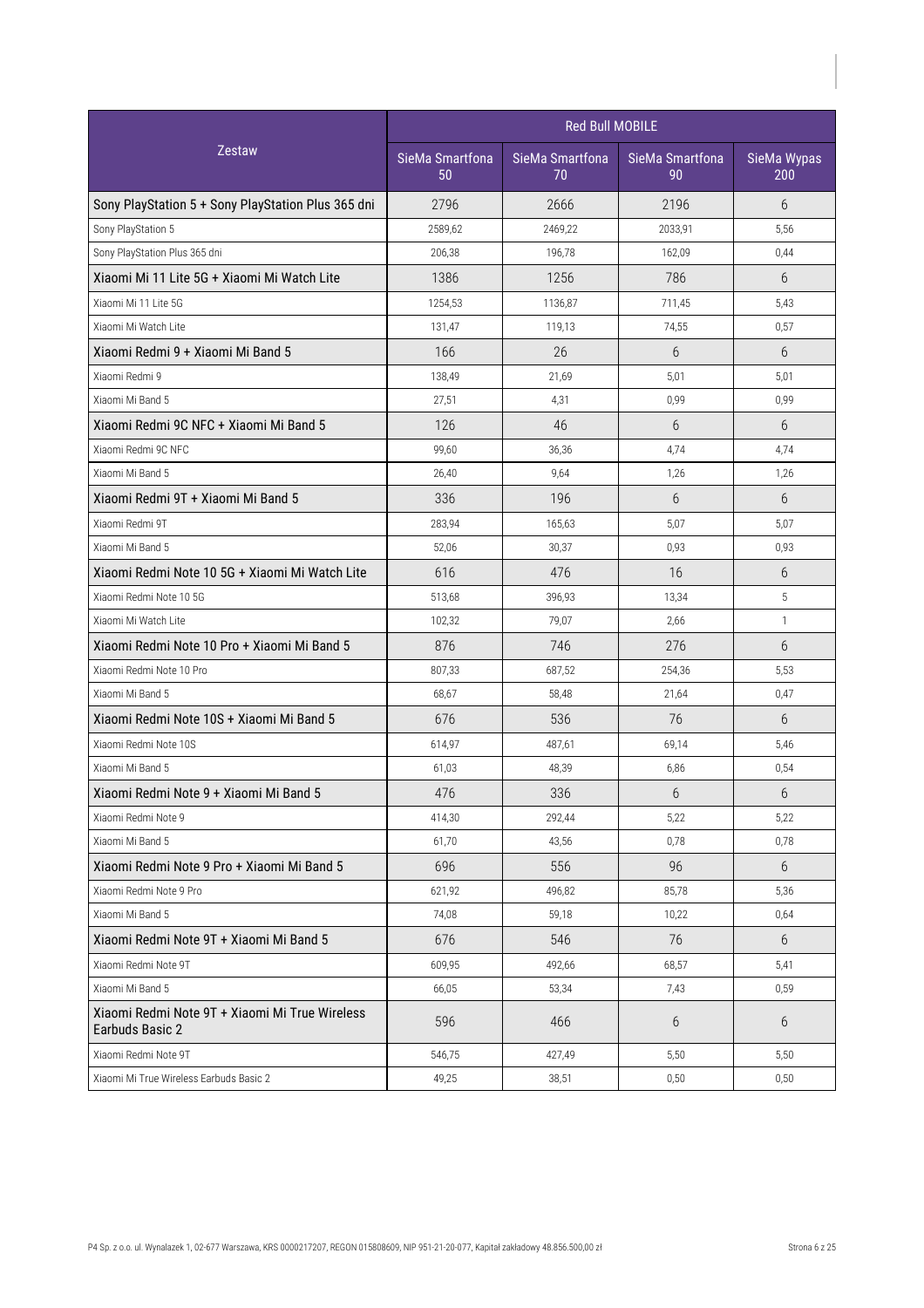## Cennik urządzeń o ograniczonej dostępności w Ofercie Red Bull MOBILE SieMa

Obowiązuje od dnia 22.07.2021 do wyczerpania stanów magazynowych objętych niniejszym Cennikiem lub jego odwołania.

|                                                            | <b>Red Bull MOBILE</b> |                       |                       |                    |
|------------------------------------------------------------|------------------------|-----------------------|-----------------------|--------------------|
| Model                                                      | SieMa Smartfona<br>50  | SieMa Smartfona<br>70 | SieMa Smartfona<br>90 | SieMa Wypas<br>200 |
| Alcatel 1 DS UZZ                                           | 6                      | 6                     | 6                     | 6                  |
| Alcatel 1S 2020 UZZ                                        | $6\phantom{.}6$        | $6\,$                 | $6\,$                 | 6                  |
| Alcatel 30.25 UZZ                                          | 6                      | 6                     | $6\,$                 | 6                  |
| Apple AirPods with Wireless Charging Case                  | 456                    | 326                   | 6                     | 6                  |
| Asus ROG Phone                                             | 1256                   | 1126                  | 656                   | 6                  |
| CAT S61                                                    | 1016                   | 876                   | 416                   | 6                  |
| Epson EB-U42                                               | 1866                   | 1726                  | 1286                  | 6                  |
| FitGo FW10 Active                                          | $6\,$                  | $6\,$                 | $6\,$                 | 6                  |
| Forever ForeVigo SW-300                                    | 6                      | 6                     | 6                     | 6                  |
| Garmin fenix 5S                                            | 896                    | 766                   | 296                   | 6                  |
| Garmin Forerunner 235                                      | 126                    | 6                     | 6                     | 6                  |
| Hammer 5 Smart UZZ                                         | 6                      | $6\,$                 | 6                     | 6                  |
| Hammer Energy 18x9 DS                                      | 6                      | 6                     | 6                     | 6                  |
| Hammer Energy 2 UZZ                                        | 66                     | 6                     | 6                     | 6                  |
| Hammer Explorer UZZ                                        | 286                    | 156                   | 6                     | 6                  |
| Honor 20 Pro                                               | 796                    | 656                   | 186                   | 6                  |
| Honor 9X                                                   | 166                    | 26                    | 6                     | 6                  |
| Honor MagicWatch 2 46mm                                    | 86                     | $6\,$                 | $6\,$                 | 6                  |
| Hover Ball                                                 | $6\,$                  | 6                     | 6                     | 6                  |
| HTC Desire 12+ UZZ                                         | 6                      | 6                     | 6                     | 6                  |
| HTC Desire 20 Pro UZZ                                      | 236                    | 96                    | 6                     | 6                  |
| HTC One UZZ                                                | 6                      | 6                     | 6                     | 6                  |
| HTC U12+DS                                                 | 486                    | 356                   | 6                     | 6                  |
| HTC U12+ DS + Philips 50PUS6703 LED Smart 4K<br><b>UHD</b> | 2236                   | 2096                  | 1636                  | 6                  |
| HTC U12+ DS UZZ                                            | 276                    | 136                   | 6                     | 6                  |
| <b>HTC Wireless Earbuds</b>                                | $6\,$                  | 6                     | $6\,$                 | 6                  |
| Huawei Ascend G7                                           | 26                     | $6\,$                 | 6                     | 6                  |
| Huawei Band 3 Pro                                          | $6\,$                  | $6\,$                 | $6\,$                 | $6\,$              |
| Huawei Band 4                                              | $6\,$                  | 6                     | $6\,$                 | 6                  |
| Huawei Band 4 Pro                                          | $6\,$                  | $6\,$                 | $6\,$                 | $6\,$              |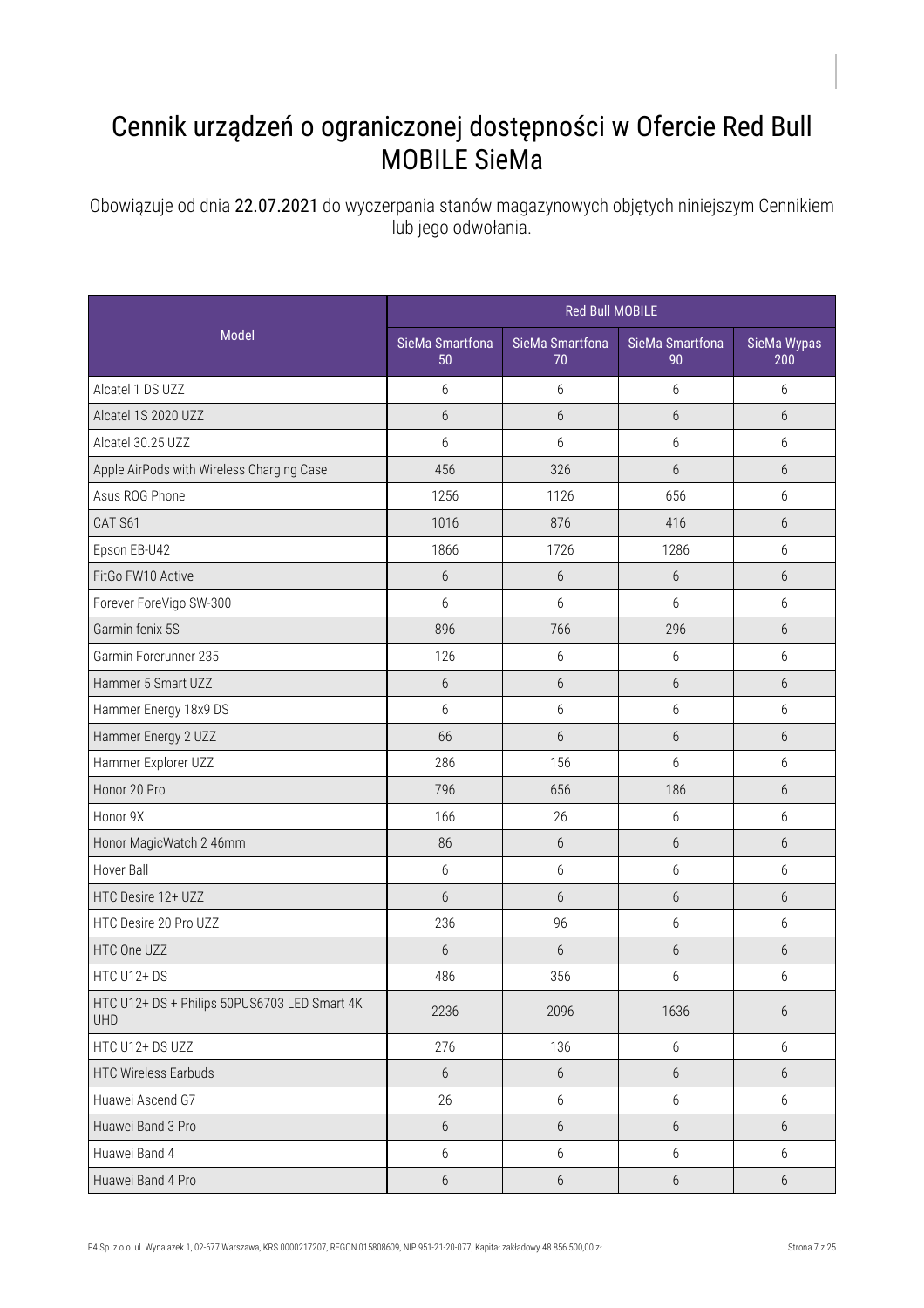|                                 |                       | <b>Red Bull MOBILE</b> |                       |                    |
|---------------------------------|-----------------------|------------------------|-----------------------|--------------------|
| Model                           | SieMa Smartfona<br>50 | SieMa Smartfona<br>70  | SieMa Smartfona<br>90 | SieMa Wypas<br>200 |
| Huawei Band 4e                  | 6                     | 6                      | 6                     | 6                  |
| Huawei FreeBuds 3i              | 6                     | $6\overline{6}$        | 6                     | 6                  |
| Huawei Mate 20 Pro DS           | 1066                  | 926                    | 466                   | 6                  |
| Huawei Mate 40 Pro 5G           | 3676                  | 3536                   | 3076                  | 546                |
| Huawei Mate XS                  | 8716                  | 8586                   | 8116                  | 5586               |
| Huawei Mini Speaker CM510       | $6\overline{6}$       | 6                      | 6                     | $6\overline{6}$    |
| Huawei P smart 2021             | 126                   | 6                      | 6                     | 6                  |
| Huawei P smart 2021 NFC         | 116                   | 6                      | $6\,$                 | 6                  |
| Huawei P smart 2021 UZZ         | 86                    | 6                      | 6                     | 6                  |
| Huawei P30 Lite                 | 416                   | 276                    | 6                     | 6                  |
| Huawei P30 Lite UZZ             | 446                   | 316                    | 6                     | 6                  |
| Huawei P30 Pro                  | 2136                  | 1996                   | 1536                  | $6\overline{6}$    |
| Huawei P30 Pro + FreeBuds Lite  | 2396                  | 2266                   | 1796                  |                    |
| Huawei P30 Pro 256GB            | 2456                  | 2326                   | 1856                  |                    |
| Huawei P40 lite E               | 6                     | 6                      | 6                     | 6                  |
| Huawei P40 lite E UZZ           | 6                     | 6                      | 6                     | 6                  |
| Huawei P40 lite UZZ             | 276                   | 146                    | 6                     | 6                  |
| Huawei P40 Pro                  | 2696                  | 2576                   | 2096                  |                    |
| Huawei P40 Pro UZZ              | 2396                  | 2266                   | 1796                  |                    |
| Huawei P40 Pro+                 | 4256                  | 4116                   | 3656                  | 1126               |
| Huawei P40 Pro+ UZZ             | 4226                  | 4086                   | 3626                  | 1116               |
| Huawei P8 lite                  | 6                     | 6                      | 6                     | 6                  |
| Huawei Watch Fit                | 16                    | 6                      | $6\,$                 | 6                  |
| Huawei Watch GT                 | 6                     | 6                      | 6                     | $6\,$              |
| Huawei Watch GT 2 UZZ           | 116                   | 6                      | 6                     | 6                  |
| Huawei Watch GT Active 2019     | 96                    | $6\,$                  | $6\,$                 | 6                  |
| Huawei Watch GT Active 2019 UZZ | $6\,$                 | 6                      | 6                     | 6                  |
| Huawei Y5p                      | $6\,$                 | $6\,$                  | $6\,$                 | 6                  |
| Huawei Y5p UZZ                  | $6\,$                 | 6                      | 6                     | 6                  |
| Huawei Y6p                      | 116                   | $6\phantom{.}$         | $6\,$                 | 6                  |
| Huawei Y6p UZZ                  | 76                    | 6                      | 6                     | 6                  |
| iPhone 11 128GB                 | 2786                  | 2656                   | 2186                  |                    |
| iPhone 11 128GB UZZ             | 1966                  | 1836                   | 1366                  | 6                  |
| iPhone 11 256GB                 | 3276                  | 3136                   | 2676                  | 166                |
| iPhone 11 256GB UZZ             | 2316                  | 2176                   | 1706                  |                    |
| iPhone 11 64GB UZZ              | 1796                  | 1666                   | 1196                  | $6\phantom{.}6$    |
| iPhone 11 Pro 256GB             | 5016                  | 4876                   | 4416                  | 1886               |
| iPhone 11 Pro 256GB UZZ         | 3406                  | 3266                   | 2806                  | 276                |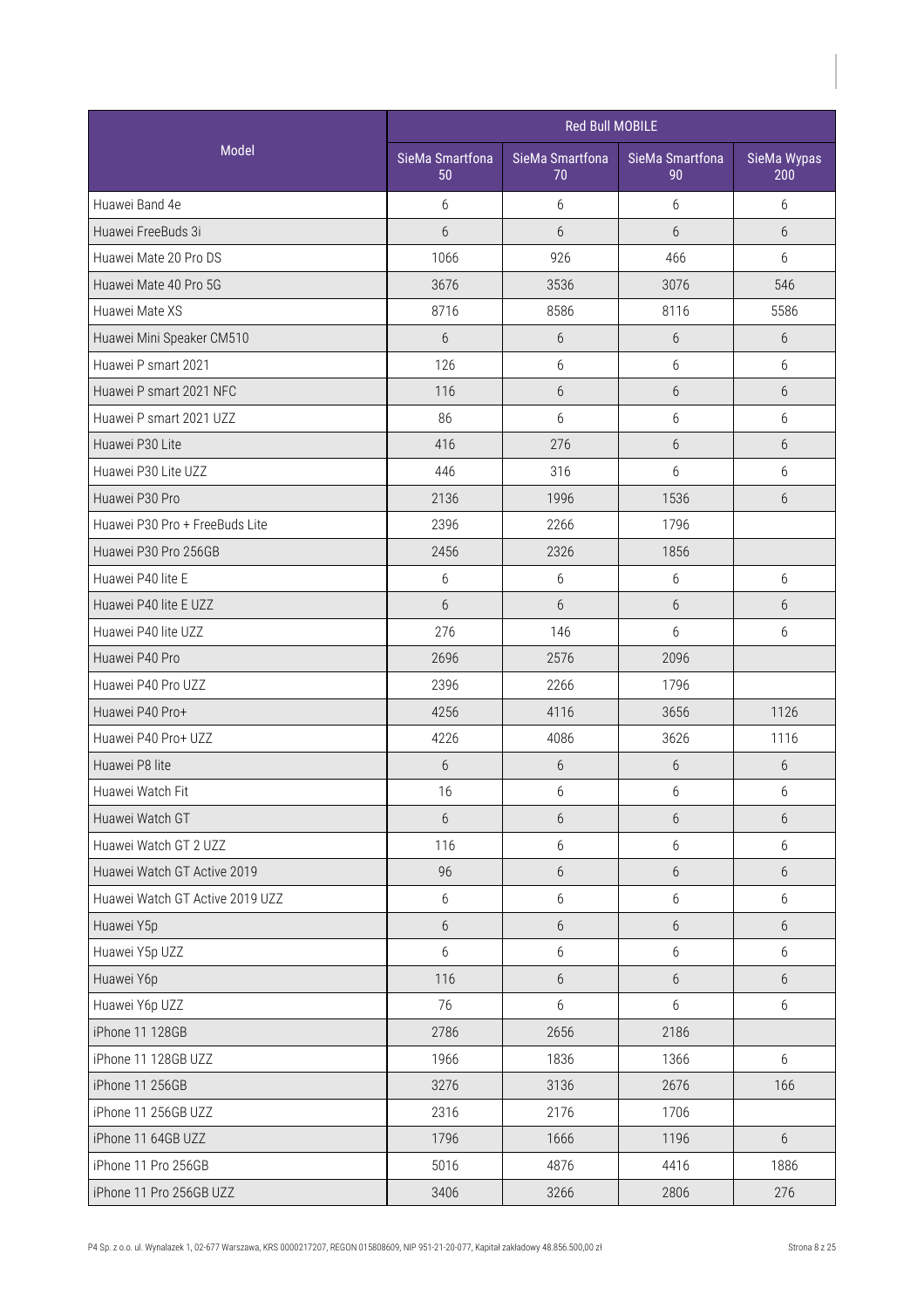|                            |                       | <b>Red Bull MOBILE</b> |                       |                    |
|----------------------------|-----------------------|------------------------|-----------------------|--------------------|
| <b>Model</b>               | SieMa Smartfona<br>50 | SieMa Smartfona<br>70  | SieMa Smartfona<br>90 | SieMa Wypas<br>200 |
| iPhone 11 Pro 512GB        | 5986                  | 5856                   | 5386                  | 2856               |
| iPhone 11 Pro 512GB UZZ    | 4086                  | 3956                   | 3486                  | 956                |
| iPhone 11 Pro 64GB         | 4296                  | 4156                   | 3686                  | 1156               |
| iPhone 11 Pro 64GB UZZ     | 2906                  | 2766                   | 2296                  |                    |
| iPhone 11 Pro Max 256GB    | 5556                  | 5416                   | 4946                  | 2426               |
| iPhone 11 Pro Max 512GB    | 6566                  | 6436                   | 5966                  | 3436               |
| iPhone 11 Pro Max 64GB     | 4796                  | 4666                   | 4196                  | 1666               |
| iPhone 12 128GB            | 3586                  | 3446                   | 2986                  |                    |
| iPhone 12 256GB            | 4076                  | 3936                   | 3476                  | 956                |
| iPhone 12 mini 256GB       | 3486                  | 3356                   | 2886                  |                    |
| iPhone 12 mini 64GB UZZ    | 2446                  | 2316                   | 1846                  |                    |
| iPhone 12 Pro 256GB        | 5196                  | 5066                   | 4596                  | 2066               |
| iPhone 12 Pro 512GB        | 6176                  | 6036                   | 5566                  | 3036               |
| iPhone 12 Pro Max 128GB    | 5196                  | 5066                   | 4596                  | 2066               |
| iPhone 12 Pro Max 256GB    | 5686                  | 5546                   | 5086                  | 2556               |
| iPhone 12 Pro Max 512GB    | 6656                  | 6516                   | 6056                  | 3526               |
| iPhone 6 64GB              | 1436                  | 1136                   | 836                   | 6                  |
| iPhone 6S Plus 128GB UZZ   | 1416                  | 1276                   | 846                   |                    |
| iPhone 7 128GB             | 1476                  | 1336                   | 876                   | 6                  |
| iPhone 7 256GB             | 1716                  | 1576                   | 1116                  | 6                  |
| iPhone 7 32GB              | 1016                  | 886                    | 416                   | 6                  |
| iPhone 7 32GB odnowiony    | 556                   | 426                    | 6                     | 6                  |
| iPhone 7 Plus 128GB        | 2146                  | 2016                   | 1546                  | 6                  |
| iPhone 7 Plus 128GB UZZ    | 1696                  | 1556                   | 1096                  | 6                  |
| iPhone 7 Plus 32GB         | 1926                  | 1796                   | 1326                  | 6                  |
| iPhone 8 256GB UZZ         | 1836                  | 1696                   | 1246                  | 6                  |
| iPhone 8 64GB              | 1616                  | 1476                   | 996                   | 6                  |
| iPhone 8 64GB odnowiony    | 786                   | 646                    | 186                   | 6                  |
| iPhone 8 Plus 256GB        | 3476                  | 3346                   | 2876                  | 346                |
| iPhone 8 Plus 64GB         | 2716                  | 2576                   | 2096                  |                    |
| iPhone SE (2020) 128GB     | 1956                  | 1826                   | 1356                  | 6                  |
| iPhone SE (2020) 128GB UZZ | 1726                  | 1596                   | 1126                  | 6                  |
| iPhone SE (2020) 256GB     | 2426                  | 2296                   | 1826                  |                    |
| iPhone SE (2020) 64GB UZZ  | 1516                  | 1386                   | 916                   |                    |
| iPhone X 64GB odnowiony    | 1446                  | 1546                   | 1076                  | 6                  |
| iPhone XR 128GB            | 2326                  | 2186                   | 1726                  |                    |
| iPhone XR 128GB UZZ        | 1786                  | 1646                   | 1186                  | 6                  |
| iPhone XR 64GB             | 1976                  | 1836                   | 1376                  | $6\,$              |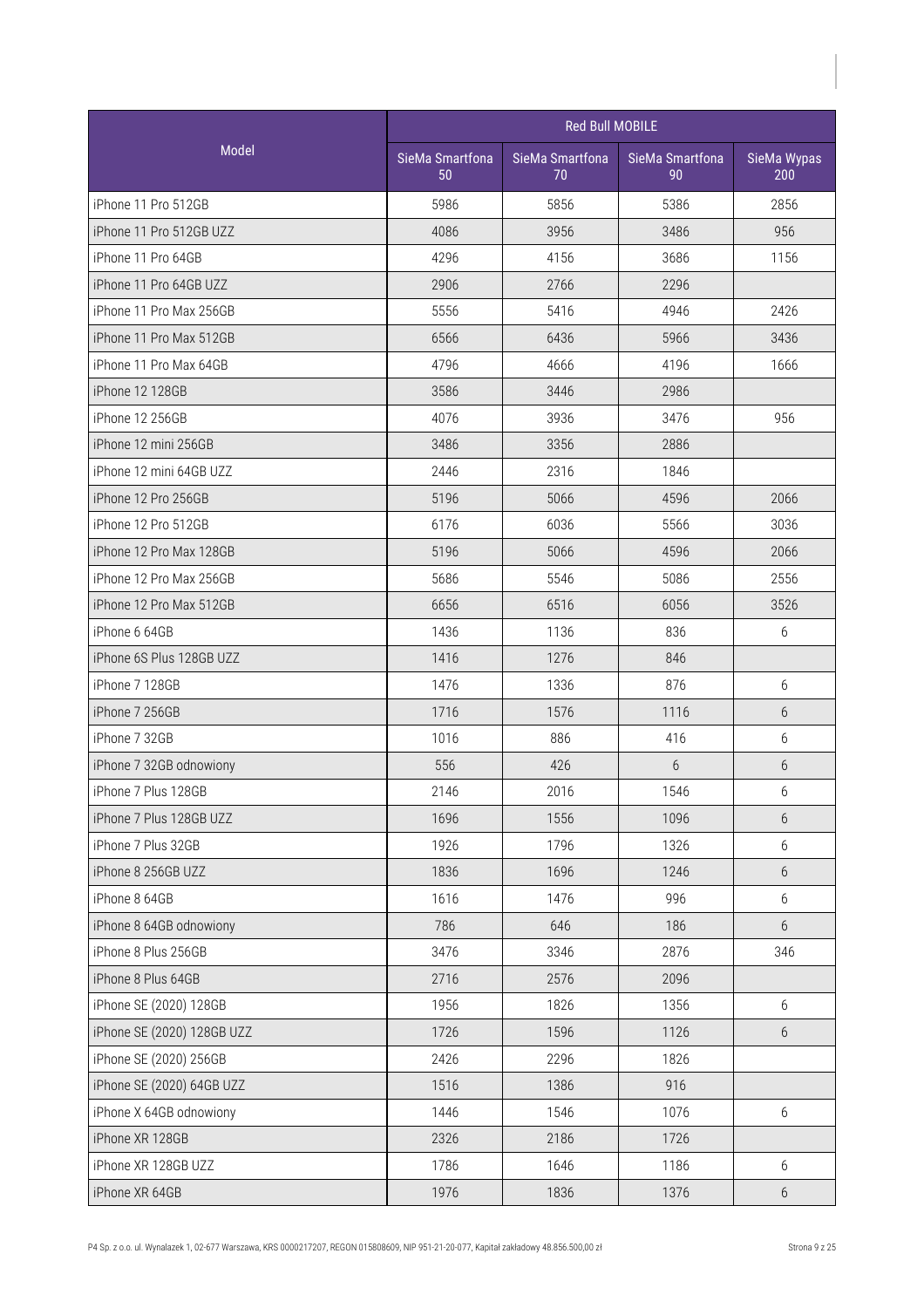|                              |                       | <b>Red Bull MOBILE</b> |                       |                    |  |  |
|------------------------------|-----------------------|------------------------|-----------------------|--------------------|--|--|
| Model                        | SieMa Smartfona<br>50 | SieMa Smartfona<br>70  | SieMa Smartfona<br>90 | SieMa Wypas<br>200 |  |  |
| iPhone XR 64GB UZZ           | 1546                  | 1406                   | 956                   | 6                  |  |  |
| iPhone XS 256GB              | 3606                  | 3476                   | 3006                  | 496                |  |  |
| iPhone XS 512GB              | 3826                  | 3696                   | 3226                  | 716                |  |  |
| iPhone XS 64GB               | 3466                  | 3326                   | 2866                  | 346                |  |  |
| iPhone XS Max 256GB          | 4236                  | 4106                   | 3636                  | 1126               |  |  |
| iPhone XS Max 512GB          | 5186                  | 5046                   | 4586                  | 2076               |  |  |
| iPhone XS Max 64GB           | 3916                  | 3766                   | 3316                  | 786                |  |  |
| JBL by HARMAN Bar 2.0        | 286                   | 146                    | $6\,$                 | $6\,$              |  |  |
| JBL by HARMAN CHARGE 4       | 126                   | 6                      | 6                     | 6                  |  |  |
| JBL by HARMAN CHARGE 5       | 296                   | 166                    | $6\,$                 | 6                  |  |  |
| JBL by HARMAN CLUB 700BT     | 146                   | $6\,$                  | 6                     | 6                  |  |  |
| JBL by HARMAN Reflect Mini 2 | $6\phantom{.}6$       | $6\,$                  | 6                     | 6                  |  |  |
| JBL by HARMAN T510BT         | 6                     | 6                      | 6                     | 6                  |  |  |
| JBL by HARMAN T660BTNC       | 6                     | $6\,$                  | $6\,$                 | 6                  |  |  |
| JBL by HARMAN TUNE 115 TWS   | 6                     | 6                      | $6\,$                 | $6\,$              |  |  |
| JBL by HARMAN TUNE 225 TWS   | 96                    | $6\,$                  | $6\,$                 | $6\,$              |  |  |
| JBL by HARMAN TUNE600BTNC    | 6                     | 6                      | 6                     | 6                  |  |  |
| JBL by HARMAN Xtreme 2       | 396                   | 266                    | 6                     | 6                  |  |  |
| JBL by HARMAN Xtreme 3       | 696                   | 566                    | 96                    | 6                  |  |  |
| Krüger&Matz KM0255UHD-S 55"  | 1146                  | 996                    | 546                   | 6                  |  |  |
| Lenovo Cleaner E1            | 396                   | 266                    | 6                     | 6                  |  |  |
| LG 43UK6300MLB 43" 4K        | 486                   | 356                    | $6\,$                 | $6\,$              |  |  |
| LG G8s ThinQ                 | 586                   | 446                    | $6\,$                 | $6\,$              |  |  |
| LG G8X ThinQ UZZ             | 956                   | 826                    | 356                   | $6\,$              |  |  |
| LG HBS-910 TONE Infinim      | 6                     | 6                      | 6                     | $6\,$              |  |  |
| LG K40S                      | $6\phantom{.}6$       | $6\,$                  | $6\,$                 | 6                  |  |  |
| LG K41S                      | 46                    | $\boldsymbol{6}$       | 6                     | 6                  |  |  |
| LG K41S UZZ                  | $6\phantom{.}6$       | 6                      | 6                     | 6                  |  |  |
| <b>LG K42</b>                | 186                   | 56                     | 6                     | $6\,$              |  |  |
| <b>LG K50S</b>               | 76                    | 6                      | $6\,$                 | 6                  |  |  |
| LG K50S UZZ                  | 36                    | 6                      | 6                     | 6                  |  |  |
| LG K51S                      | 156                   | 26                     | $6\,$                 | 6                  |  |  |
| LG K51S UZZ                  | 6                     | 6                      | 6                     | 6                  |  |  |
| <b>LG K52</b>                | 346                   | 216                    | $6\,$                 | 6                  |  |  |
| <b>LG K61</b>                | 376                   | 246                    | 6                     | 6                  |  |  |
| LG K61 UZZ                   | 236                   | 96                     | $6\,$                 | 6                  |  |  |
| LG P760 Swift L9             | $6\,$                 | $6\,$                  | 6                     | 6                  |  |  |
| LG P760 Swift L9 UZZ         | $6\,$                 | $6\,$                  | $6\,$                 | $6\,$              |  |  |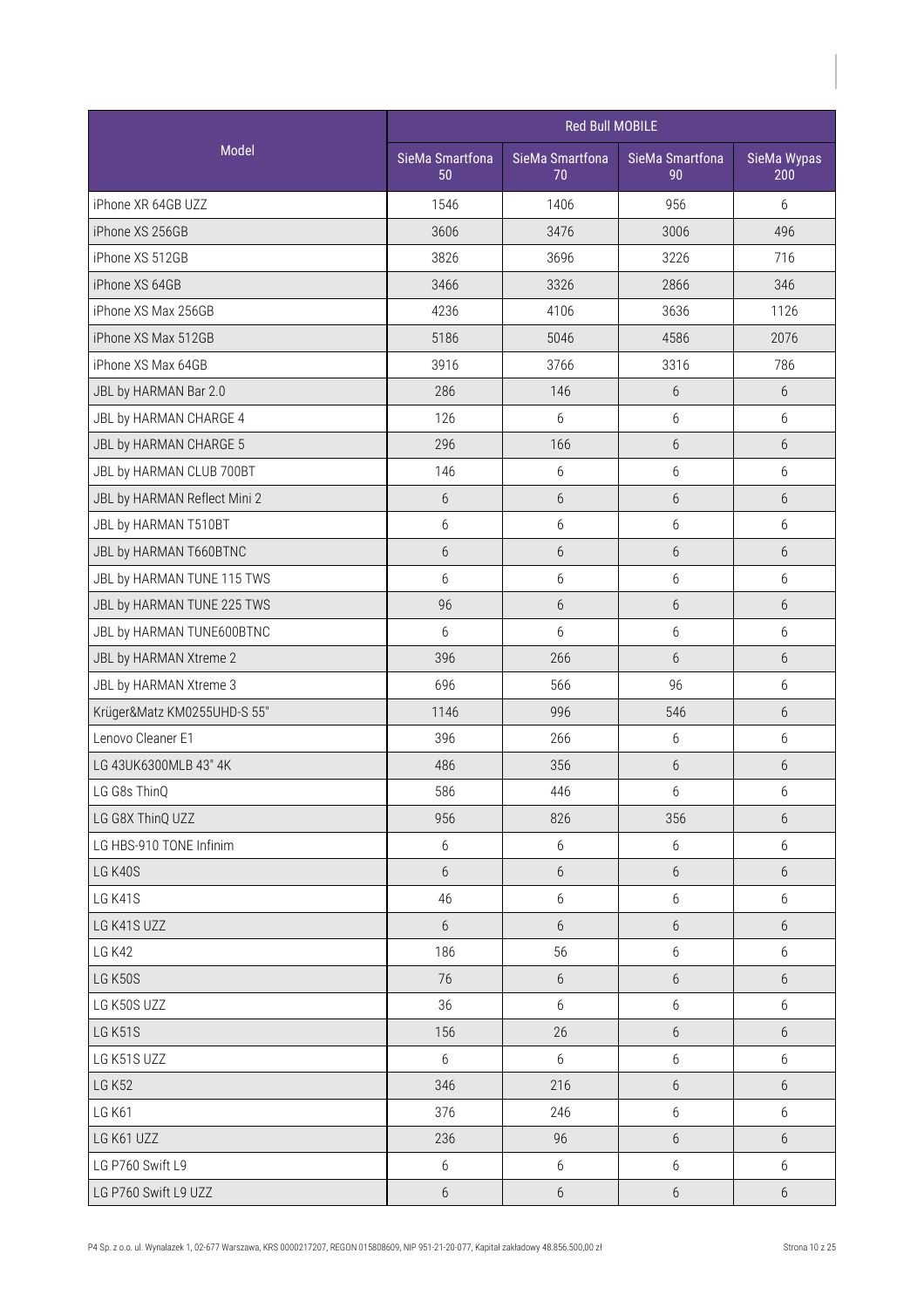|                                        |                       | Red Bull MOBILE       |                       |                    |
|----------------------------------------|-----------------------|-----------------------|-----------------------|--------------------|
| Model                                  | SieMa Smartfona<br>50 | SieMa Smartfona<br>70 | SieMa Smartfona<br>90 | SieMa Wypas<br>200 |
| LG Q60 UZZ                             | 6                     | 6                     | 6                     | 6                  |
| LG TONE Flex XL7                       | 16                    | $6\,$                 | 6                     | 6                  |
| LG TONE Free FN4                       | $6\,$                 | $6\,$                 | 6                     | 6                  |
| LG V60 ThinQ 5G                        | 1926                  | 1796                  | 1326                  | $6\overline{6}$    |
| LG V60 ThinQ 5G + Dual Screen do LGV60 | 3596                  | 3466                  | 2996                  | 466                |
| LG V60 ThinQ 5G UZZ                    | 1396                  | 1266                  | 796                   | 6                  |
| LG Velvet                              | 1206                  | 1066                  | 596                   | 6                  |
| LG Velvet UZZ                          | 796                   | 656                   | 186                   | 6                  |
| LG Wing 5G                             | 2786                  | 2646                  | 2186                  |                    |
| LG XBOOM Go PL2                        | 6                     | $6\,$                 | 6                     | 6                  |
| LG XBOOM Go PL7                        | 136                   | 6                     | 6                     | 6                  |
| LG XBOOM Go PN1                        | 6                     | $6\,$                 | 6                     | 6                  |
| Marshall Major III                     | $6\,$                 | $6\,$                 | 6                     | 6                  |
| Marshall Monitor                       | $6\phantom{.}6$       | $6\,$                 | $6\,$                 | $6\,$              |
| Marshall Woburn                        | 686                   | 556                   | 86                    | 6                  |
| MaxCom MM236                           | $6\,$                 | $6\,$                 | $6\,$                 | 6                  |
| MaxCom MM238 3G                        | $6\,$                 | $6\,$                 | 6                     | 6                  |
| MaxCom MM238 3G UZZ                    | $6\phantom{.}6$       | $6\,$                 | 6                     | 6                  |
| MaxCom MM29D                           | 6                     | 6                     | 6                     | 6                  |
| MaxCom MM330 3G UZZ                    | 6                     | $6\,$                 | $6\,$                 | 6                  |
| MaxCom MM721BB UZZ                     | $6\,$                 | $6\,$                 | 6                     | $6\,$              |
| MaxCom MM760                           | $6\,$                 | $6\,$                 | $6\,$                 | $6\,$              |
| MaxCom MM831 3G UZZ                    | 6                     | $6\,$                 | $6\,$                 | 6                  |
| MaxCom MM916 Strong                    | $6\,$                 | 6                     | 6                     | $6\,$              |
| MaxCom MS459 Harmony                   | 6                     | 6                     | 6                     | 6                  |
| Meizu 16X                              | 316                   | 176                   | 6                     | 6                  |
| Meizu M8c DS UZZ                       | 6                     | 6                     | 6                     | 6                  |
| Motorola Edge                          | 1506                  | 1366                  | 916                   | 6                  |
| Motorola Moto E7 Plus                  | 96                    | 6                     | $6\,$                 | 6                  |
| Motorola Moto E7 Plus UZZ              | 86                    | 6                     | 6                     | 6                  |
| Motorola Moto G 5G Plus                | 896                   | 766                   | 296                   | 6                  |
| Motorola Moto G8 Power                 | 196                   | 76                    | $6\phantom{.}6$       | 6                  |
| Motorola Moto G8 Power Lite            | 16                    | 6                     | 6                     | 6                  |
| Motorola One Macro                     | 56                    | 6                     | 6                     | 6                  |
| Motorola One Zoom                      | 506                   | 376                   | 6                     | 6                  |
| myPhone Cube LTE Dual SIM              | $6\,$                 | $6\,$                 | $6\phantom{.}6$       | 6                  |
| myPhone Cube LTE Dual SIM UZZ          | $6\,$                 | 6                     | 6                     | 6                  |
| Navitel MR250                          | $6\,$                 | $6\,$                 | $6\,$                 | 6                  |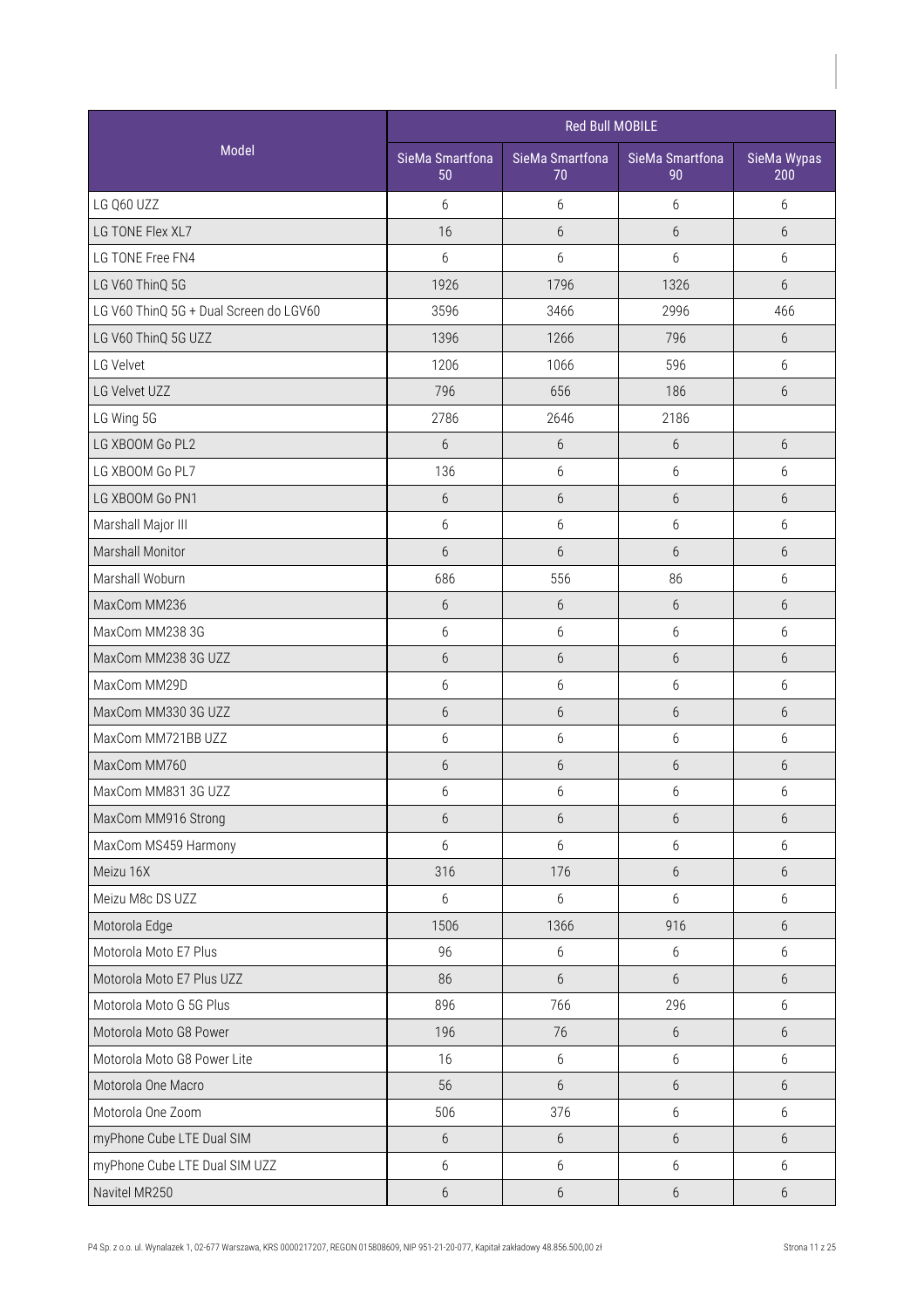|                                             |                       | <b>Red Bull MOBILE</b> |                       |                    |  |
|---------------------------------------------|-----------------------|------------------------|-----------------------|--------------------|--|
| Model                                       | SieMa Smartfona<br>50 | SieMa Smartfona<br>70  | SieMa Smartfona<br>90 | SieMa Wypas<br>200 |  |
| Nokia 2720 Flip UZZ                         | 6                     | 6                      | 6                     | 6                  |  |
| Nokia 7.2 UZZ                               | 296                   | 166                    | 6                     | 6                  |  |
| Nokia 8 DS UZZ                              | 16                    | 6                      | 6                     | 6                  |  |
| Nokia 8.3 5G                                | 1946                  | 1806                   | 1336                  | 6                  |  |
| Nokia 800 Tough                             | 6                     | 6                      | 6                     | 6                  |  |
| Nokia 800 Tough UZZ                         | $6\phantom{.}6$       | $6\,$                  | 6                     | 6                  |  |
| Nokia 9 PureView UZZ                        | 526                   | 376                    | 6                     | 6                  |  |
| Oppo A31                                    | 56                    | 6                      | $6\,$                 | 6                  |  |
| Oppo A5 2020 UZZ                            | 6                     | $6\,$                  | 6                     | 6                  |  |
| Oppo A52                                    | 76                    | $6\,$                  | 6                     | 6                  |  |
| Oppo A53                                    | 146                   | 6                      | 6                     | 6                  |  |
| Oppo A91                                    | 396                   | 266                    | 6                     | 6                  |  |
| Oppo AX7 UZZ                                | 6                     | 6                      | 6                     | 6                  |  |
| Oppo Enco W11                               | $6\,$                 | $6\,$                  | $6\,$                 | 6                  |  |
| Oppo Enco W31                               | 6                     | $6\,$                  | $6\,$                 | $6\,$              |  |
| Oppo Reno4 Pro 5G                           | 1926                  | 1796                   | 1326                  | 6                  |  |
| Oppo Reno4 Z 5G                             | 906                   | 766                    | 306                   | 6                  |  |
| Oppo Wireless Speaker                       | 6                     | $6\,$                  | 6                     | 6                  |  |
| Philips Xenium V787 Dual SIM                | 216                   | 6                      | 6                     | 6                  |  |
| Photon                                      | 296                   | 156                    | 6                     | 6                  |  |
| Realme 6i                                   | 146                   | 6                      | 6                     | 6                  |  |
| Realme 6i UZZ                               | 96                    | $6\,$                  | $6\,$                 | $6\,$              |  |
| Realme X50 5G                               | 686                   | 556                    | 86                    | 6                  |  |
| Realme X50 5G UZZ                           | 586                   | 456                    | 6                     | $6\,$              |  |
| Samsung G930F Galaxy S7 + R322 Gear VR      | 2896                  | 2586                   |                       |                    |  |
| Samsung G935F Galaxy S7 edge + R323 Gear VR | 2196                  | 1996                   |                       |                    |  |
| Samsung Galaxy A12 UZZ                      | 236                   | 96                     | 6                     | 6                  |  |
| Samsung Galaxy A20e                         | 56                    | $6\,$                  | $6\,$                 | 6                  |  |
| Samsung Galaxy A20s                         | 76                    | $6\,$                  | 6                     | 6                  |  |
| Samsung Galaxy A20s UZZ                     | 36                    | $6\,$                  | $6\,$                 | 6                  |  |
| Samsung Galaxy A21s UZZ                     | 236                   | 96                     | 6                     | 6                  |  |
| Samsung Galaxy A40                          | 256                   | 116                    | $6\,$                 | 6                  |  |
| Samsung Galaxy A40 UZZ                      | 196                   | 66                     | 6                     | 6                  |  |
| Samsung Galaxy A41 UZZ                      | 406                   | 266                    | $6\phantom{.}6$       | 6                  |  |
| Samsung Galaxy A51 UZZ                      | 586                   | 456                    | 6                     | 6                  |  |
| Samsung Galaxy A70                          | 486                   | 356                    | $6\,$                 | 6                  |  |
| Samsung Galaxy A71 UZZ                      | 776                   | 646                    | 186                   | 6                  |  |
| Samsung Galaxy A80                          | 1266                  | 1126                   | 656                   | $6\,$              |  |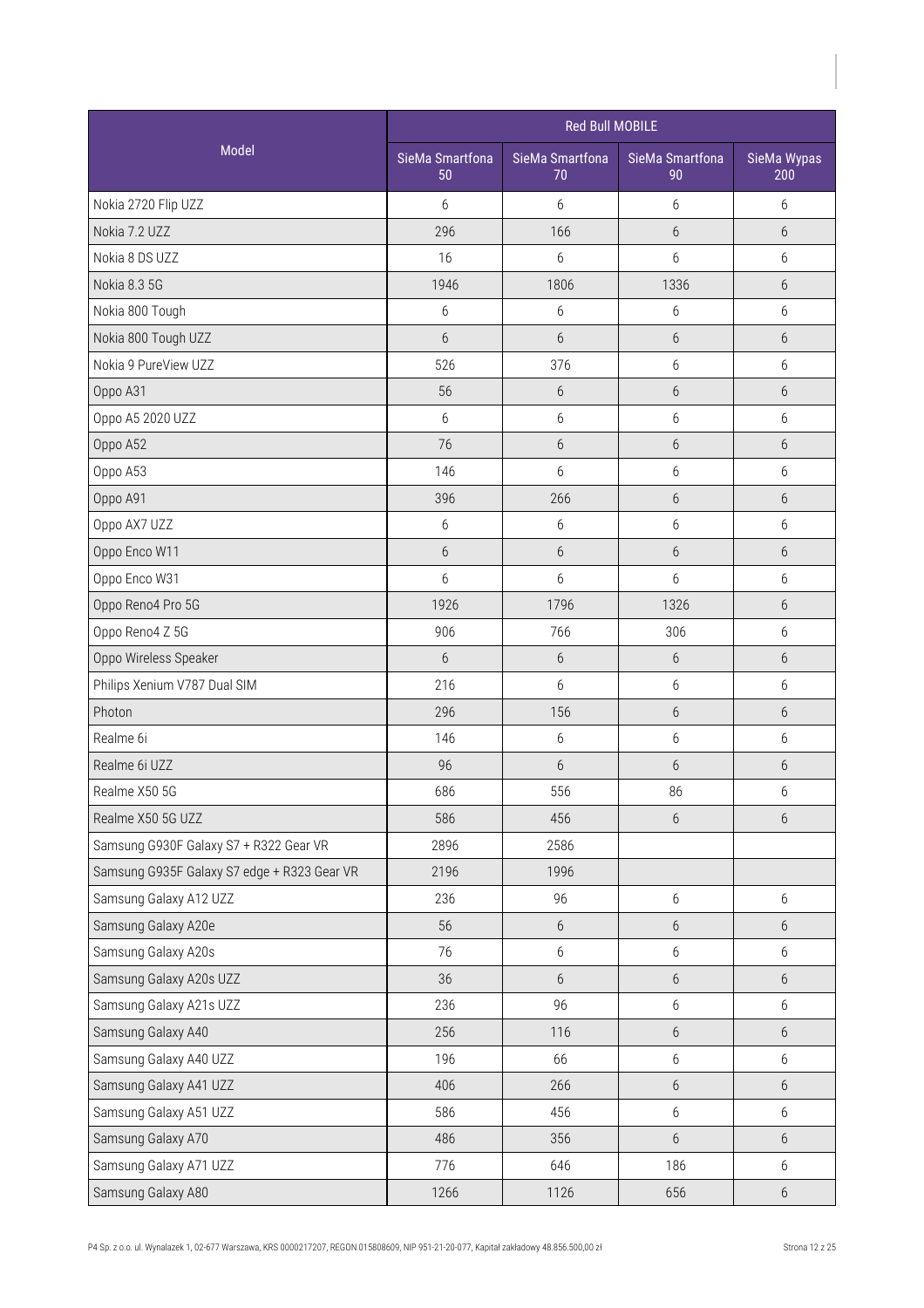|                                                            |                       |                       |                       | Red Bull MOBILE    |  |
|------------------------------------------------------------|-----------------------|-----------------------|-----------------------|--------------------|--|
| Model                                                      | SieMa Smartfona<br>50 | SieMa Smartfona<br>70 | SieMa Smartfona<br>90 | SieMa Wypas<br>200 |  |
| Samsung Galaxy Note 10                                     | 1946                  | 1806                  | 1336                  | 6                  |  |
| Samsung Galaxy Note 10 Lite                                | 1086                  | 946                   | 486                   | 6                  |  |
| Samsung Galaxy Note 10 UZZ                                 | 1926                  | 1786                  | 1336                  |                    |  |
| Samsung Galaxy Note 10+                                    | 2686                  | 2546                  | 2086                  |                    |  |
| Samsung Galaxy Note 20 5G                                  | 3556                  | 3426                  | 2956                  | 446                |  |
| Samsung Galaxy Note 20 Ultra 5G UZZ                        | 3906                  | 3766                  | 3306                  | 796                |  |
| Samsung Galaxy S10 Lite UZZ                                | 996                   | 866                   | 396                   | 6                  |  |
| Samsung Galaxy S20                                         | 3016                  | 2876                  | 2416                  |                    |  |
| Samsung Galaxy S20 FE 5G UZZ                               | 1746                  | 1596                  | 1146                  |                    |  |
| Samsung Galaxy S20 Ultra 5G                                | 3616                  | 3486                  | 3016                  | 496                |  |
| Samsung Galaxy S20 Ultra 5G UZZ                            | 3296                  | 3166                  | 2696                  | 176                |  |
| Samsung Galaxy S20 UZZ                                     | 2476                  | 2336                  | 1876                  |                    |  |
| Samsung Galaxy S20+ 5G                                     | 2906                  | 2766                  | 2306                  |                    |  |
| Samsung Galaxy S20+ 5G UZZ                                 | 2556                  | 2416                  | 1966                  |                    |  |
| Samsung Galaxy Watch Active UZZ                            | 6                     | 6                     | 6                     | 6                  |  |
| Samsung Galaxy Watch Active2 40 mm Aluminium<br><b>UZZ</b> | 186                   | 46                    | 6                     | 6                  |  |
| Samsung Galaxy Watch Active2 44 mm                         | 686                   | 546                   | 86                    | 6                  |  |
| Samsung Galaxy Watch Active2 44 mm Aluminium<br><b>UZZ</b> | 186                   | 46                    | 6                     | 6                  |  |
| Samsung Galaxy Watch Active2 44 mm UZZ                     | 586                   | 446                   | 6                     | 6                  |  |
| Samsung Galaxy Xcover 4s                                   | 186                   | 56                    | $6\,$                 | 6                  |  |
| Samsung Galaxy Xcover 4s EE                                | 486                   | 346                   | 6                     | 6                  |  |
| Samsung Galaxy Z Flip 5G                                   | 4446                  | 4306                  | 3846                  | 1326               |  |
| Samsung Galaxy Z Fold2 5G                                  | 6906                  | 6776                  | 6306                  | 3796               |  |
| Samsung R500N Galaxy Watch Active                          | 16                    | 6                     | 6                     | 6                  |  |
| Samsung R800N Galaxy Watch 46mm                            | 376                   | 236                   | $6\,$                 | 6                  |  |
| Samsung R800N Galaxy Watch 46mm UZZ                        | 316                   | 176                   | $6\,$                 | 6                  |  |
| Samsung R810N Galaxy Watch 42mm                            | 546                   | 396                   | $6\,$                 | 6                  |  |
| Samsung R810N Galaxy Watch 42mm UZZ                        | 476                   | 336                   | $6\,$                 | 6                  |  |
| Samsung T310 Galaxy Tab 3 8.0 WiFi                         | $6\,$                 | 6                     | 6                     | 6                  |  |
| Słuchawki mPTech TWS MIŚ                                   | $6\,$                 | 6                     | $6\,$                 | 6                  |  |
| Sony MDR-ZX110                                             | $6\,$                 | 6                     | 6                     | 6                  |  |
| Sony PlayStation 5 Digital Edition                         | 1696                  | 1556                  | 1096                  | 6                  |  |
| Sony Xperia 1 II                                           | 3956                  | 3816                  | 3356                  | 846                |  |
| Sony Xperia 10 II                                          | 1076                  | 946                   | 476                   | 6                  |  |
| Sony Xperia 5 II                                           | 3256                  | 3126                  | 2656                  | 146                |  |
| Sony Xperia L4                                             | 446                   | 306                   | $6\,$                 | $6\,$              |  |
| Sony Xperia XZ Premium                                     | 196                   | 56                    | 6                     | 6                  |  |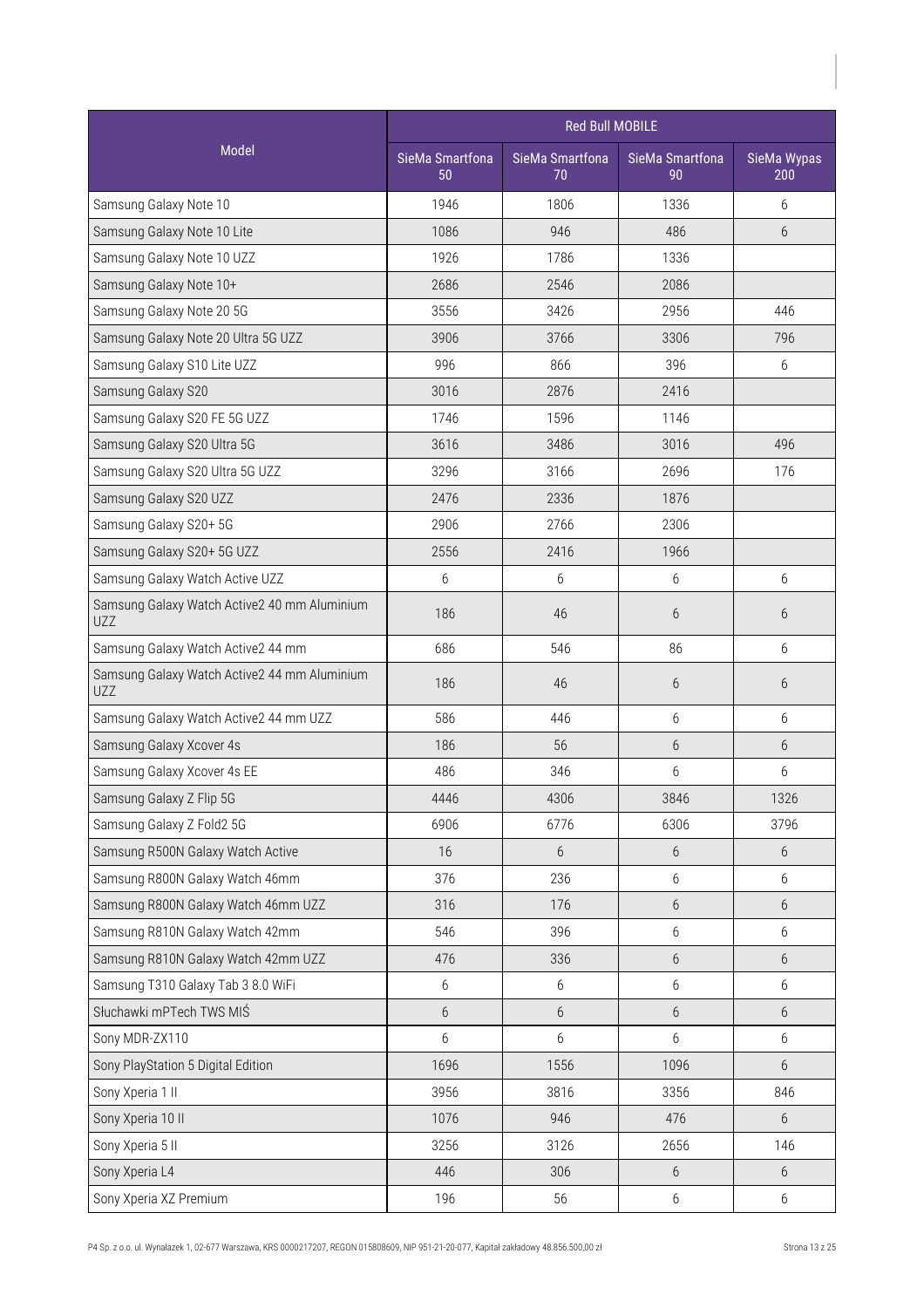|                                        | <b>Red Bull MOBILE</b> |                       |                       |                    |  |
|----------------------------------------|------------------------|-----------------------|-----------------------|--------------------|--|
| Model                                  | SieMa Smartfona<br>50  | SieMa Smartfona<br>70 | SieMa Smartfona<br>90 | SieMa Wypas<br>200 |  |
| Sony Xperia XZ Premium UZZ             | 156                    | 16                    | 6                     | 6                  |  |
| TCL ACTV100BT                          | 6                      | $6\,$                 | 6                     | 6                  |  |
| TCL SOCL100BT                          | $6\phantom{.}6$        | 6                     | 6                     | 6                  |  |
| Xbox One + Kinect                      | 226                    | 6                     | $6\,$                 | 6                  |  |
| Xbox One S 500GB UZZ                   | 246                    | 116                   | 6                     | 6                  |  |
| Xiaomi Mi 10 5G 128GB                  | 1266                   | 1136                  | 666                   | 6                  |  |
| Xiaomi Mi 10 Lite 5G                   | 676                    | 546                   | 76                    | 6                  |  |
| Xiaomi Mi 10T 5G                       | 1256                   | 1126                  | 656                   | 6                  |  |
| Xiaomi Mi 10T 5G 8GB                   | 1256                   | 1126                  | 656                   | 6                  |  |
| Xiaomi Mi 10T 5G 8GB UZZ               | 1116                   | 976                   | 516                   | 6                  |  |
| Xiaomi Mi 10T 5G UZZ                   | 1116                   | 976                   | 516                   | 6                  |  |
| Xiaomi Mi 10T lite 5G                  | 736                    | 596                   | 126                   | 6                  |  |
| Xiaomi Mi 10T lite 5G UZZ              | 646                    | 496                   | 46                    | 6                  |  |
| Xiaomi Mi 10T Pro 5G                   | 1926                   | 1796                  | 1326                  | 6                  |  |
| Xiaomi Mi 11                           | 3186                   | 3046                  | 2576                  |                    |  |
| Xiaomi Mi 9 UZZ                        | 666                    | 526                   | 76                    | 6                  |  |
| Xiaomi Mi 9T 128GB                     | 896                    | 756                   | 296                   | 6                  |  |
| Xiaomi Mi Air Purifier 2               | 6                      | $6\,$                 | 6                     | 6                  |  |
| Xiaomi Mi Band 4                       | $6\phantom{.}6$        | 6                     | 6                     | 6                  |  |
| Xiaomi Mi Mix 2 Special Edition DS UZZ | 366                    | 226                   | 6                     | 6                  |  |
| Xiaomi Mi Note 10                      | 916                    | 776                   | 296                   | 6                  |  |
| Xiaomi Mi Toy Train Set                | 6                      | 6                     | 6                     | $6\,$              |  |
| Xiaomi Mi Vacuum Cleaner G10           | 596                    | 466                   | $6\,$                 | 6                  |  |
| Xiaomi Redmi 6 3+64GB DS               | 6                      | 6                     | 6                     | 6                  |  |
| Xiaomi Redmi 7A UZZ                    | $6\,$                  | 6                     | $6\,$                 | 6                  |  |
| Xiaomi Redmi 8                         | $6\,$                  | $6\,$                 | 6                     | 6                  |  |
| Xiaomi Redmi 8 UZZ                     | 6                      | 6                     | 6                     | 6                  |  |
| Xiaomi Redmi 9 UZZ                     | 86                     | 6                     | 6                     | 6                  |  |
| Xiaomi Redmi 9A UZZ                    | $6\phantom{.}6$        | 6                     | $6\,$                 | 6                  |  |
| Xiaomi Redmi 9C NFC UZZ                | 16                     | 6                     | 6                     | 6                  |  |
| Xiaomi Redmi Note 8T UZZ               | 156                    | 16                    | 6                     | 6                  |  |
| Xiaomi Redmi Note 9 Pro UZZ            | 496                    | 376                   | 6                     | 6                  |  |
| Xiaomi Redmi Note 9 UZZ                | 316                    | 176                   | 6                     | 6                  |  |
| ZTE Blade A520 Dual SIM UZZ            | 6                      | $6\,$                 | 6                     | 6                  |  |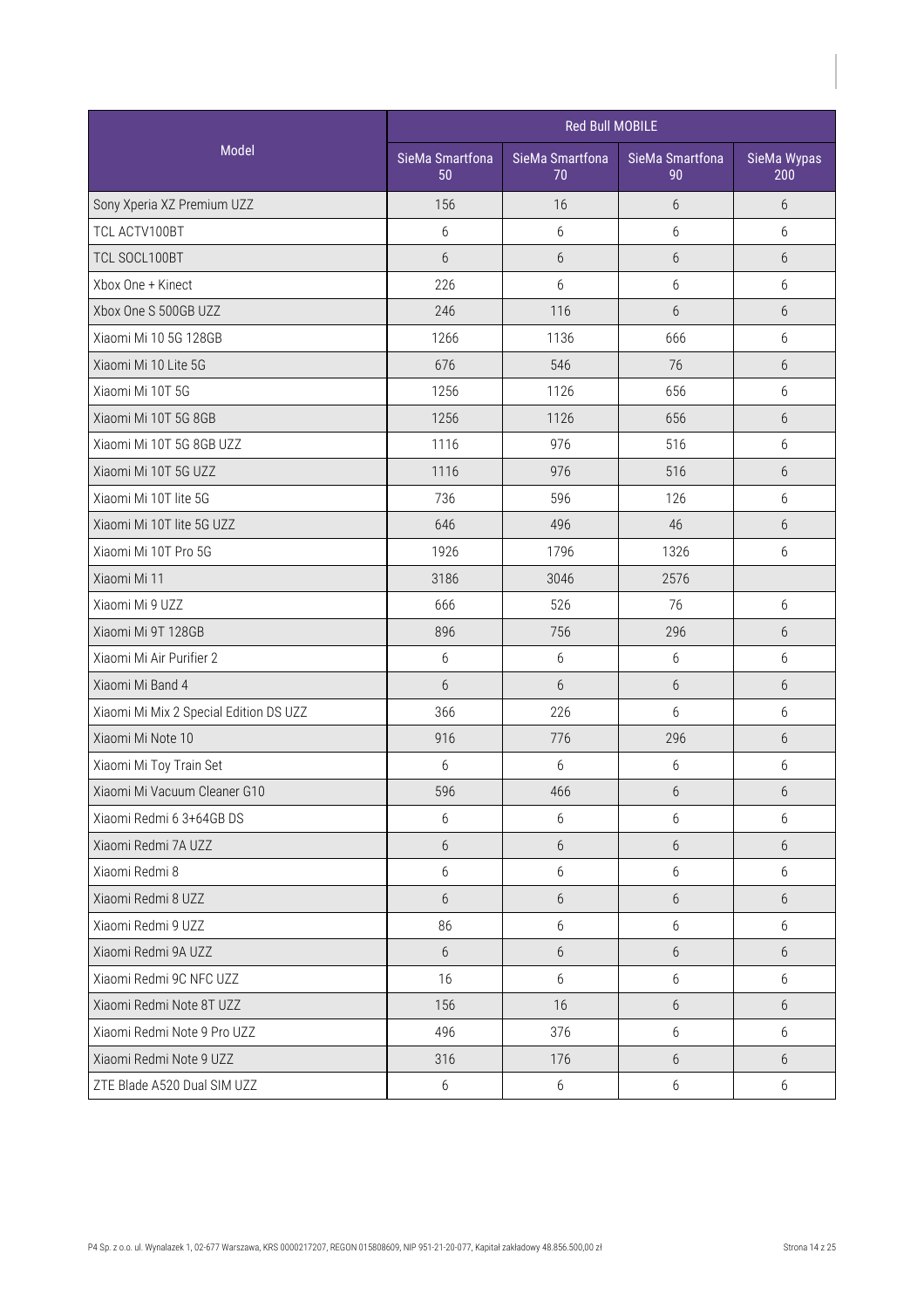|                                             | <b>Red Bull MOBILE</b> |                       |                       |                    |
|---------------------------------------------|------------------------|-----------------------|-----------------------|--------------------|
| Zestaw                                      | SieMa Smartfona<br>50  | SieMa Smartfona<br>70 | SieMa Smartfona<br>90 | SieMa Wypas<br>200 |
| HTC Desire 20 Pro + HTC Wireless Earbuds    | 526                    | 396                   | $6\overline{6}$       | 6                  |
| HTC Desire 20 Pro                           | 434,82                 | 327,36                | 4,96                  | 4,96               |
| <b>HTC Wireless Earbuds</b>                 | 91,18                  | 68,64                 | 1,04                  | 1,04               |
| Huawei P smart 2021 NFC + Huawei Watch GT 2 | 556                    | 426                   | 6                     | 6                  |
| Huawei P smart 2021 NFC                     | 278                    | 213                   | 3                     | 3                  |
| Huawei Watch GT 2                           | 278                    | 213                   | 3                     | 3                  |
| Huawei P40 lite + Huawei Band 4 Pro         | 496                    | 366                   | 6                     | 6                  |
| Huawei P40 lite                             | 386,08                 | 284,89                | 4,67                  | 4,67               |
| Huawei Band 4 Pro                           | 109,92                 | 81,11                 | 1,33                  | 1,33               |
| Huawei P40 Pro + Huawei Watch GT 2          | 3676                   | 3536                  | 3076                  | 546                |
| Huawei P40 Pro                              | 3138,68                | 3019,15               | 2626,38               | 466,19             |
| Huawei Watch GT 2                           | 537,32                 | 516,85                | 449,62                | 79,81              |
| LG K42 + LG TONE Free FN4                   | 476                    | 336                   | 6                     | 6                  |
| <b>LG K42</b>                               | 291,01                 | 205,42                | 3,67                  | 3,67               |
| LG TONE Free FN4                            | 184,99                 | 130,58                | 2,33                  | 2,33               |
| LG K42 + LG XBOOM Go PL2                    | 366                    | 236                   | 6                     | 6                  |
| LG K42                                      | 258,27                 | 166,53                | 4,23                  | 4,23               |
| LG XBOOM Go PL2                             | 107,73                 | 69,47                 | 1,77                  | 1,77               |
| LG K42 + LG XBOOM Go PL7                    | 746                    | 596                   | 146                   | 6                  |
| LG K42                                      | 356,75                 | 285,02                | 69,82                 | 2,87               |
| LG XBOOM Go PL7                             | 389,25                 | 310,98                | 76,18                 | 3,13               |
| LG K42 + LG XBOOM Go PN1                    | 186                    | 56                    | 6                     | 6                  |
| <b>LG K42</b>                               | 150,61                 | 45,35                 | 4,86                  | 4,86               |
| LG XBOOM Go PN1                             | 35,39                  | 10,65                 | 1,14                  | 1,14               |
| LG K52 + LG TONE Flex XL7                   | 796                    | 666                   | 196                   | 6                  |
| <b>LG K52</b>                               | 450                    | 376,51                | 110,80                | 3,39               |
| LG TONE Flex XL7                            | 346                    | 289,49                | 85,20                 | 2,61               |
| LG K52 + LG TONE Free FN4                   | 646                    | 496                   | 46                    | 6                  |
| <b>LG K52</b>                               | 420,09                 | 322,55                | 29,91                 | 3,90               |
| LG TONE Free FN4                            | 225,91                 | 173,45                | 16,09                 | 2,10               |
| LG K52 + LG XBOOM Go PL2                    | 536                    | 396                   | 6                     | 6                  |
| <b>LG K52</b>                               | 396,20                 | 292,72                | 4,44                  | 4,44               |
| LG XBOOM Go PL2                             | 139,80                 | 103,28                | 1,56                  | 1,56               |
| LG K52 + LG XBOOM Go PL7                    | 916                    | 776                   | 316                   | 6                  |
| <b>LG K52</b>                               | 476,35                 | 403,54                | 164,33                | 3,12               |
| LG XBOOM Go PL7                             | 439,65                 | 372,46                | 151,67                | 2,88               |
| LG K52 + LG XBOOM Go PN1                    | 346                    | 216                   | 6                     | 6                  |
| <b>LG K52</b>                               | 288,63                 | 180,19                | 5,01                  | 5,01               |
| LG XBOOM Go PN1                             | 57,37                  | 35,81                 | 0,99                  | 0,99               |
| LG K61 + LG TONE Flex XL7                   | 946                    | 796                   | 336                   | 6                  |
| <b>LG K61</b>                               | 608,34                 | 511,88                | 216,07                | 3,86               |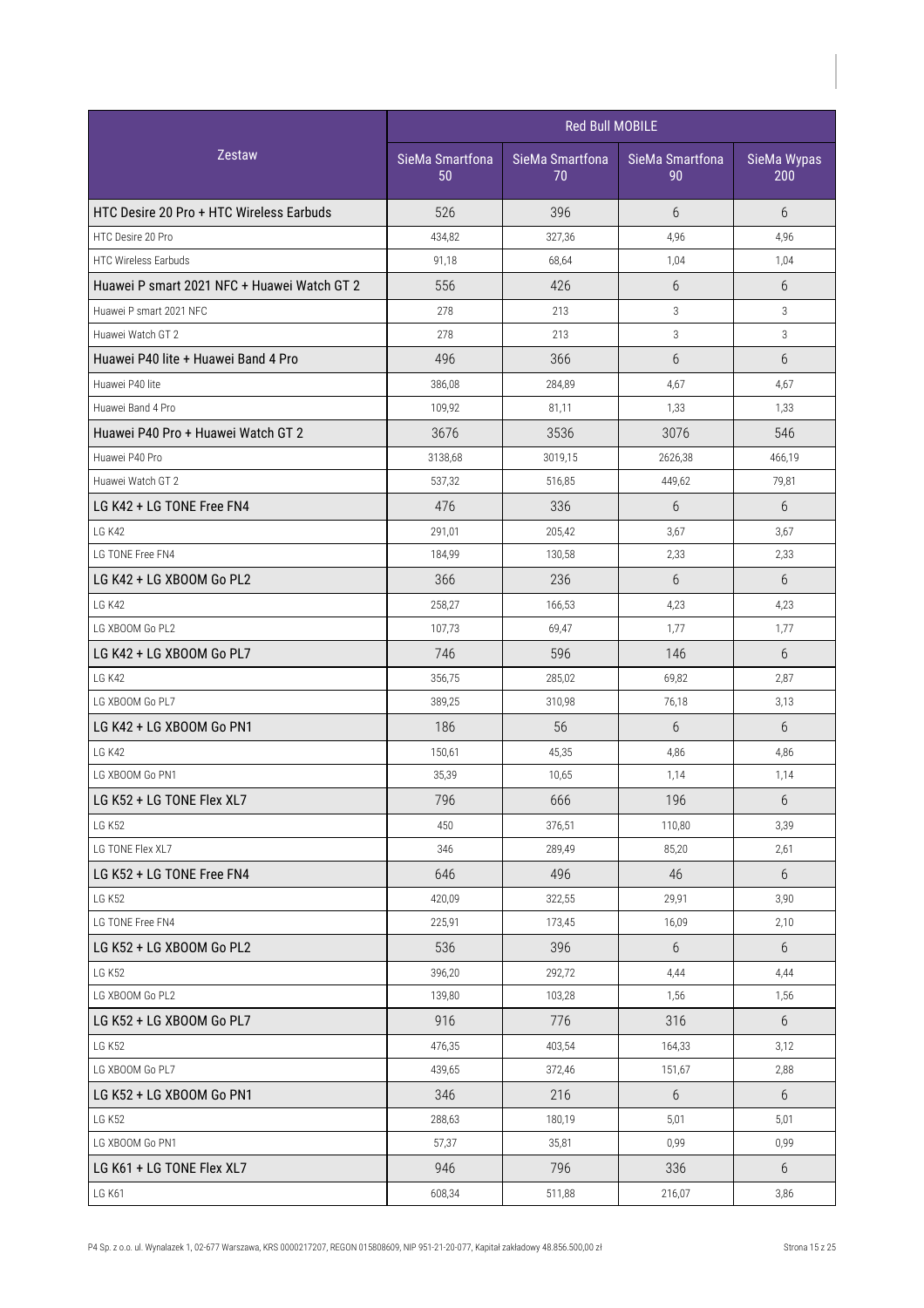|                                    |                       | <b>Red Bull MOBILE</b> |                       |                    |  |  |
|------------------------------------|-----------------------|------------------------|-----------------------|--------------------|--|--|
| Zestaw                             | SieMa Smartfona<br>50 | SieMa Smartfona<br>70  | SieMa Smartfona<br>90 | SieMa Wypas<br>200 |  |  |
| LG TONE Flex XL7                   | 337,66                | 284,12                 | 119,93                | 2,14               |  |  |
| LG K61 + LG TONE Free FN4          | 786                   | 646                    | 186                   | 6                  |  |  |
| <b>LG K61</b>                      | 566,20                | 465,35                 | 133,99                | 4,32               |  |  |
| LG TONE Free FN4                   | 219,80                | 180,65                 | 52,01                 | 1,68               |  |  |
| LG K61 + LG XBOOM Go PL2           | 676                   | 546                    | 76                    | 6                  |  |  |
| LG K61                             | 538,76                | 435,15                 | 60,57                 | 4,78               |  |  |
| LG XBOOM Go PL2                    | 137,24                | 110,85                 | 15,43                 | 1,22               |  |  |
| LG K61 + LG XBOOM Go PL7           | 1056                  | 916                    | 446                   | 6                  |  |  |
| <b>LG K61</b>                      | 633,74                | 549,72                 | 267,66                | 3,60               |  |  |
| LG XBOOM Go PL7                    | 422,26                | 366,28                 | 178,34                | 2,40               |  |  |
| LG K62+ + LG XBOOM Go PL7          | 976                   | 846                    | 376                   | 6                  |  |  |
| LG K62+                            | 557,81                | 483,52                 | 214,90                | 3,43               |  |  |
| LG XBOOM Go PL7                    | 418,19                | 362.48                 | 161,10                | 2,57               |  |  |
| LG K62+ + LG XBOOM Go PN1          | 386                   | 256                    | 6                     | 6                  |  |  |
| LG K62+                            | 332,34                | 220,41                 | 5,17                  | 5,17               |  |  |
| LG XBOOM Go PN1                    | 53,66                 | 35,59                  | 0,83                  | 0,83               |  |  |
| LG V60 ThinQ 5G + LG TONE Flex XL7 | 3576                  | 3436                   | 2976                  | 446                |  |  |
| LG V60 ThinQ 5G                    | 3140,56               | 3017,61                | 2613,62               | 391,69             |  |  |
| LG TONE Flex XL7                   | 435,44                | 418,39                 | 362,38                | 54,31              |  |  |
| LG V60 ThinQ 5G + LG TONE Free FN4 | 3416                  | 3276                   | 2816                  | 286                |  |  |
| LG V60 ThinQ 5G                    | 3114,03               | 2986,40                | 2567,07               | 260,72             |  |  |
| LG TONE Free FN4                   | 301,97                | 289,60                 | 248,93                | 25,28              |  |  |
| LG V60 ThinQ 5G + LG XBOOM Go PL2  | 3296                  | 3166                   | 2716                  | 186                |  |  |
| LG V60 ThinQ 5G                    | 3098,83               | 2976,60                | 2553,52               | 174,87             |  |  |
| LG XBOOM Go PL2                    | 197,17                | 189,40                 | 162,48                | 11,13              |  |  |
| LG Velvet + LG TONE Flex XL7       | 1756                  | 1616                   | 1146                  | 6                  |  |  |
| LG Velvet                          | 1357,34               | 1249,13                | 885,83                | 4,64               |  |  |
| LG TONE Flex XL7                   | 398,66                | 366,87                 | 260,17                | 1,36               |  |  |
| LG Velvet + LG TONE Free FN4       | 1596                  | 1456                   | 996                   | 6                  |  |  |
| LG Velvet                          | 1324,03               | 1207,88                | 826,27                | 4,98               |  |  |
| LG TONE Free FN4                   | 271,97                | 248,12                 | 169,73                | 1,02               |  |  |
| LG Velvet + LG XBOOM Go PL2        | 1486                  | 1356                   | 886                   | 6                  |  |  |
| LG Velvet                          | 1309,50               | 1194,94                | 780,76                | 5,29               |  |  |
| LG XBOOM Go PL2                    | 176,50                | 161,06                 | 105,24                | 0,71               |  |  |
| LG Velvet + LG XBOOM Go PL7        | 1866                  | 1726                   | 1256                  | 6                  |  |  |
| LG Velvet                          | 1379,61               | 1276,10                | 928,61                | 4,44               |  |  |
| LG XBOOM Go PL7                    | 486,39                | 449,90                 | 327,39                | 1,56               |  |  |
| LG Wing 5G + LG XBOOM Go PL7       | 3086                  | 2956                   | 2486                  |                    |  |  |
| LG Wing 5G                         | 2611,78               | 2501,76                | 2103,98               |                    |  |  |
| LG XBOOM Go PL7                    | 474,22                | 454,24                 | 382,02                |                    |  |  |
| Oppo A15s + Oppo Wireless Speaker  | 116                   | 6                      | $6\,$                 | 6                  |  |  |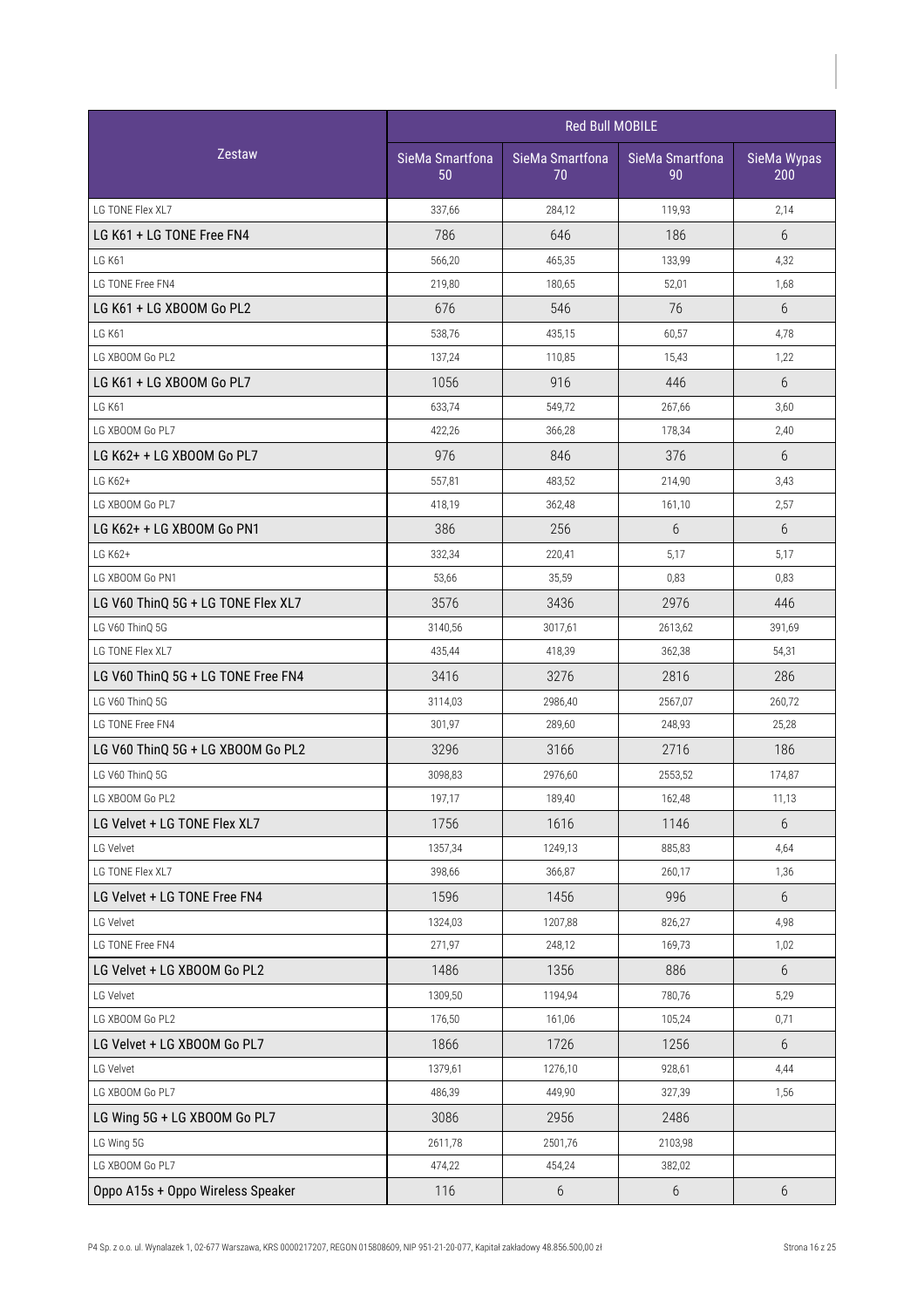|                                                                          | <b>Red Bull MOBILE</b> |                       |                       |                    |  |
|--------------------------------------------------------------------------|------------------------|-----------------------|-----------------------|--------------------|--|
| Zestaw                                                                   | SieMa Smartfona<br>50  | SieMa Smartfona<br>70 | SieMa Smartfona<br>90 | SieMa Wypas<br>200 |  |
| Oppo A15s                                                                | 96,77                  | 5,01                  | 5,01                  | 5,01               |  |
| Oppo Wireless Speaker                                                    | 19,23                  | 0,99                  | 0,99                  | 0,99               |  |
| Oppo A53 128GB + Oppo Wireless Speaker                                   | 256                    | 116                   | 6                     | 6                  |  |
| Oppo A53 128GB                                                           | 220,41                 | 99,88                 | 5,17                  | 5,17               |  |
| Oppo Wireless Speaker                                                    | 35,59                  | 16,12                 | 0,83                  | 0,83               |  |
| Oppo A53 128GB + Oppo Wireless Speaker + OPPO<br>Enco W11                | 446                    | 296                   | 6                     | 6                  |  |
| Oppo A53 128GB                                                           | 346,99                 | 230,29                | 4,67                  | 4,67               |  |
| Oppo Wireless Speaker                                                    | 56,02                  | 37,18                 | 0,75                  | 0,75               |  |
| Oppo Enco W11                                                            | 42,99                  | 28,53                 | 0,58                  | 0,58               |  |
| Oppo Reno4 Lite + Oppo Wireless Speaker                                  | 486                    | 346                   | 6                     | 6                  |  |
| Oppo Reno4 Lite                                                          | 438,79                 | 312,39                | 5,42                  | 5,42               |  |
| Oppo Wireless Speaker                                                    | 47,21                  | 33,61                 | 0,58                  | 0,58               |  |
| Oppo Reno4 Lite + Oppo Wireless Speaker + OPPO<br>Enco W11               | 486                    | 346                   | 6                     | 6                  |  |
| Oppo Reno4 Lite                                                          | 408,35                 | 290,72                | 5,04                  | 5,04               |  |
| Oppo Wireless Speaker                                                    | 43,93                  | 31,28                 | 0,54                  | 0,54               |  |
| Oppo Enco W11                                                            | 33,72                  | 24                    | 0,42                  | 0,42               |  |
| Oppo Reno5 + Oppo Enco W31                                               | 1556                   | 1426                  | 956                   | 6                  |  |
| Oppo Reno5                                                               | 1359,46                | 1245,88               | 835,25                | 5,24               |  |
| Oppo Enco W31                                                            | 196,54                 | 180,12                | 120,75                | 0,76               |  |
| Oppo Reno5 + Oppo Wireless Speaker                                       | 1306                   | 1166                  | 706                   | $6\overline{6}$    |  |
| Oppo Reno5                                                               | 1226,83                | 1095,32               | 663,20                | 5,64               |  |
| Oppo Wireless Speaker                                                    | 79,17                  | 70,68                 | 42,80                 | 0,36               |  |
| Oppo Reno5 Lite + Oppo Band                                              | 776                    | 646                   | 176                   | 6                  |  |
| Oppo Reno5 Lite                                                          | 690,11                 | 574,50                | 156,52                | 5,34               |  |
| Oppo Band                                                                | 85,89                  | 71,50                 | 19,48                 | 0,66               |  |
| Oppo Reno5 Lite + Oppo Wireless Speaker                                  | 776                    | 646                   | 176                   | 6                  |  |
| Oppo Reno5 Lite                                                          | 718,07                 | 597,77                | 162,86                | 5,55               |  |
| Oppo Wireless Speaker                                                    | 57,93                  | 48,23                 | 13,14                 | 0,45               |  |
| Oppo Reno5 Z + Oppo Wireless Speaker                                     | 1006                   | 876                   | 396                   | $6\,$              |  |
| Oppo Reno5 Z                                                             | 930,90                 | 810,60                | 366,44                | 5,55               |  |
| Oppo Wireless Speaker                                                    | 75,10                  | 65,40                 | 29,56                 | 0,45               |  |
| Realme 7 Pro + Realme Band                                               | 836                    | 696                   | 236                   | 6                  |  |
| Realme 7 Pro                                                             | 774,60                 | 644,88                | 218,67                | 5,56               |  |
| Realme Band                                                              | 61,40                  | 51,12                 | 17,33                 | 0,44               |  |
| Samsung Galaxy A71 + Samsung Galaxy Watch<br>Active                      | 1536                   | 1396                  | 936                   | 6                  |  |
| Samsung Galaxy A71                                                       | 1175,07                | 1067,96               | 716,06                | 4,59               |  |
| Samsung R500N Galaxy Watch Active                                        | 360,93                 | 328,04                | 219,94                | 1,41               |  |
| Samsung Galaxy Note 10 + Samsung Galaxy Watch<br>Active2 44 mm Aluminium | 3636                   | 3496                  | 3046                  | 526                |  |
| Samsung Galaxy Note 10                                                   | 2797,43                | 2689,71               | 2343,50               | 404,69             |  |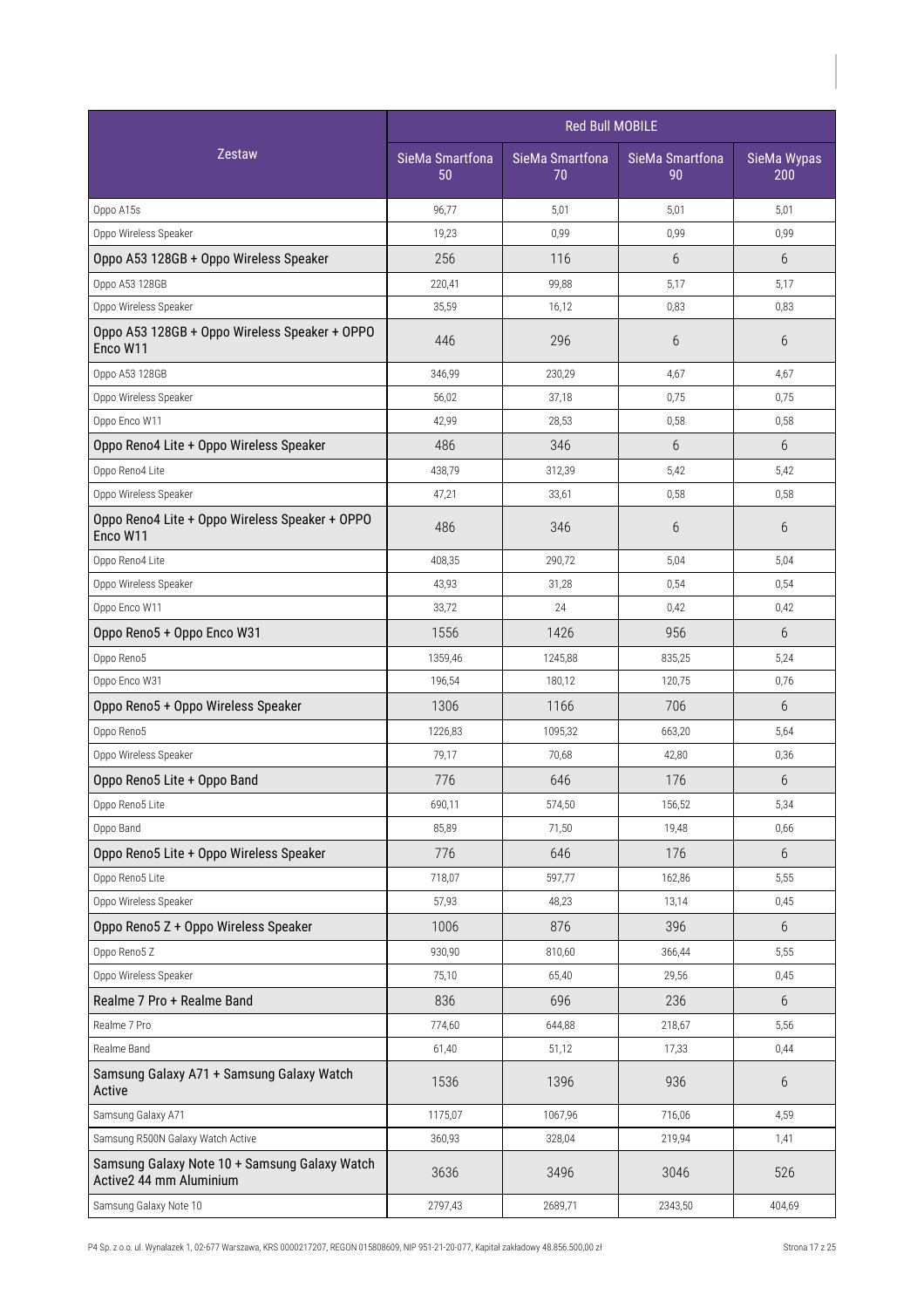|                                                             | <b>Red Bull MOBILE</b> |                       |                       |                    |
|-------------------------------------------------------------|------------------------|-----------------------|-----------------------|--------------------|
| <b>Zestaw</b>                                               | SieMa Smartfona<br>50  | SieMa Smartfona<br>70 | SieMa Smartfona<br>90 | SieMa Wypas<br>200 |
| Samsung Galaxy Watch Active2 44 mm Aluminium                | 838,57                 | 806,29                | 702,50                | 121,31             |
| Samsung Galaxy Note 10 + Samsung R800N Galaxy<br>Watch 46mm | 3636                   | 3496                  | 3046                  | 526                |
| Samsung Galaxy Note 10                                      | 2871,08                | 2760,53               | 2405,20               | 415,34             |
| Samsung R800N Galaxy Watch 46mm                             | 764,92                 | 735,47                | 640,80                | 110,66             |
| Samsung R800N Galaxy Watch 46mm + Samsung<br>Galaxy A51     | 1896                   | 1766                  | 1296                  | 6                  |
| Samsung R800N Galaxy Watch 46mm                             | 758,21                 | 706,22                | 518,27                | 2,40               |
| Samsung Galaxy A51                                          | 1137,79                | 1059,78               | 777,73                | 3,60               |
| Samsung R800N Galaxy Watch 46mm + Samsung<br>Galaxy A71     | 2296                   | 2156                  | 1696                  |                    |
| Samsung R800N Galaxy Watch 46mm                             | 874,41                 | 821,09                | 645,90                |                    |
| Samsung Galaxy A71                                          | 1421,59                | 1334,91               | 1050,10               |                    |
| Vivo Y11s + Vivo piłka UEFA EURO 2020                       | 46                     | 6                     | 6                     | 6                  |
| Vivo Y11s                                                   | 38,38                  | 5,01                  | 5,01                  | 5,01               |
| Vivo piłka UEFA EURO 2020                                   | 7,62                   | 0,99                  | 0,99                  | 0,99               |
| Vivo Y20s + Vivo piłka UEFA EURO 2020                       | 96                     | 6                     | 6                     | 6                  |
| Vivo Y20s                                                   | 84,09                  | 5,26                  | 5,26                  | 5,26               |
| Vivo piłka UEFA EURO 2020                                   | 11,91                  | 0,74                  | 0,74                  | 0,74               |
| Vivo Y70 + Vivo piłka UEFA EURO 2020                        | 466                    | 336                   | 6                     | 6                  |
| Vivo Y70                                                    | 419,77                 | 302,67                | 5,40                  | 5,40               |
| Vivo piłka UEFA EURO 2020                                   | 46,23                  | 33,33                 | 0,60                  | 0,60               |
| Xiaomi Redmi 9 + Xiaomi Mi Band 4                           | 166                    | 26                    | 6                     | 6                  |
| Xiaomi Redmi 9                                              | 144,53                 | 22,64                 | 5,22                  | 5,22               |
| Xiaomi Mi Band 4                                            | 21,47                  | 3,36                  | 0,78                  | 0,78               |
| Xiaomi Redmi Note 9 + Xiaomi Mi Band 4                      | 526                    | 386                   | 6                     | 6                  |
| Xiaomi Redmi Note 9                                         | 473,28                 | 347,31                | 5,40                  | 5,40               |
| Xiaomi Mi Band 4                                            | 52,72                  | 38,69                 | 0,60                  | 0,60               |
| Xiaomi Redmi Note 9 Pro + Xiaomi Mi Band 4                  | 756                    | 616                   | 156                   | 6                  |
| Xiaomi Redmi Note 9 Pro                                     | 694,16                 | 565,61                | 143,24                | 5,51               |
| Xiaomi Mi Band 4                                            | 61,84                  | 50,39                 | 12,76                 | 0,49               |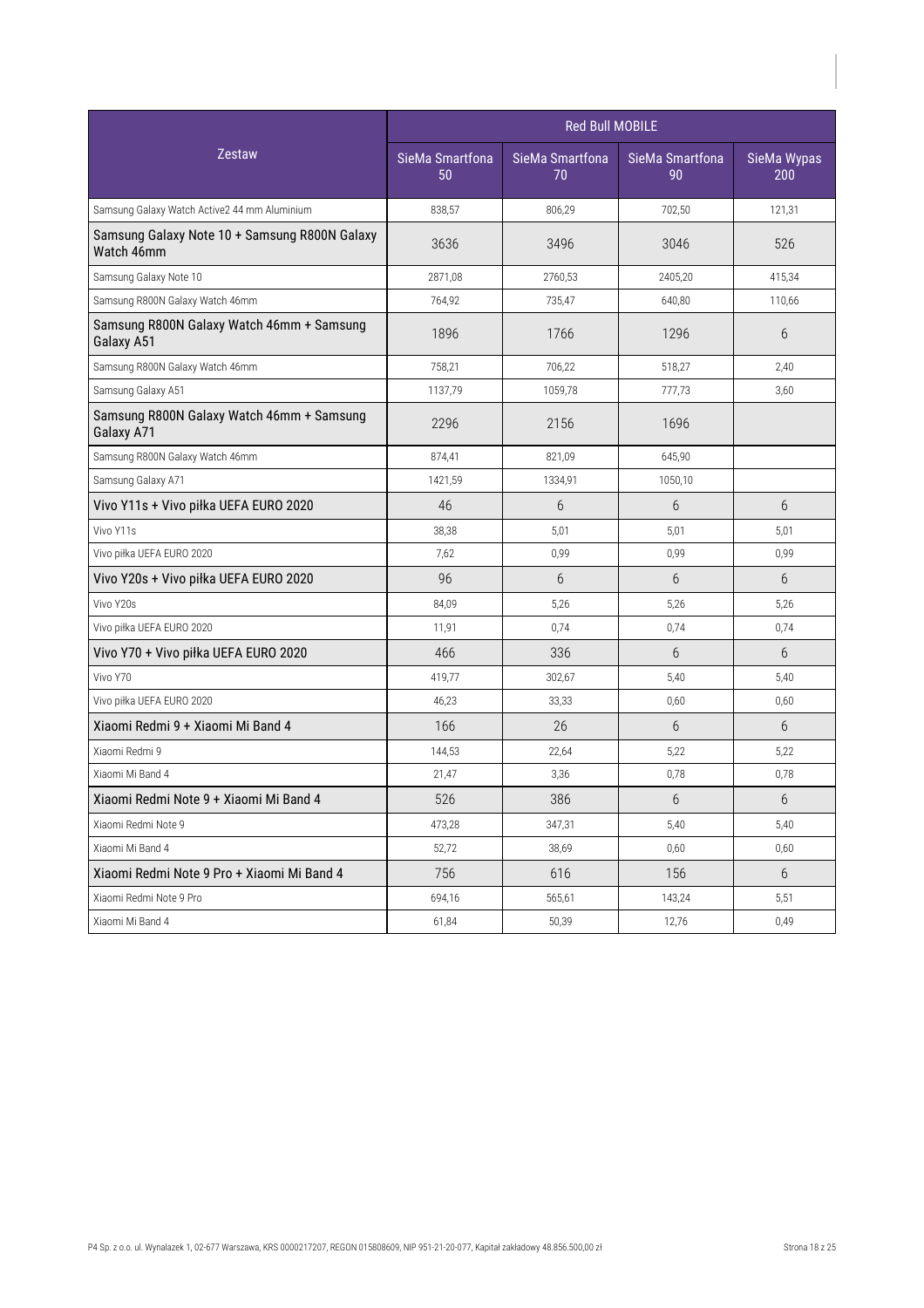## Cennik urządzeń dostępnych na życzenie w Ofercie Red Bull MOBILE SieMa

Obowiązuje od dnia 22.07.2021 do wyczerpania stanów magazynowych objętych niniejszym Cennikiem lub jego odwołania.

|                                 |                       | <b>Red Bull MOBILE</b> |                       |                    |  |  |
|---------------------------------|-----------------------|------------------------|-----------------------|--------------------|--|--|
| Model                           | SieMa Smartfona<br>50 | SieMa Smartfona<br>70  | SieMa Smartfona<br>90 | SieMa Wypas<br>200 |  |  |
| Apple AirPods Pro               | 656                   | 516                    | 56                    | 6                  |  |  |
| Apple Watch SE GPS 40 mm        | 976                   | 836                    | 366                   | 6                  |  |  |
| Apple Watch SE GPS 44 mm        | 1126                  | 986                    | 526                   | 6                  |  |  |
| Apple Watch Series 6 GPS 40 mm  | 1526                  | 1386                   | 926                   | $6\overline{6}$    |  |  |
| Apple Watch Series 6 GPS 44 mm  | 1676                  | 1546                   | 1076                  | 6                  |  |  |
| Epson EB-FH52                   | 2656                  | 2516                   | 2056                  |                    |  |  |
| Epson EH-TW750                  | 2146                  | 2016                   | 1546                  | 6                  |  |  |
| Fender Monterey                 | 836                   | 696                    | 236                   | 6                  |  |  |
| Garmin fenix 6                  | 1516                  | 1376                   | 916                   | 6                  |  |  |
| Garmin fenix 6 Pro              | 2046                  | 1906                   | 1446                  | 6                  |  |  |
| Garmin fenix 6 Solar            | 2406                  | 2276                   | 1806                  |                    |  |  |
| Garmin fenix 6S                 | 1546                  | 1416                   | 946                   | 6                  |  |  |
| Garmin fenix 6S Pro             | 2046                  | 1906                   | 1436                  | 6                  |  |  |
| Garmin fenix 6S Solar           | 2466                  | 2326                   | 1866                  |                    |  |  |
| Garmin fenix 6X Pro             | 2196                  | 2066                   | 1596                  |                    |  |  |
| Garmin Forerunner 245           | 566                   | 426                    | $6\,$                 | 6                  |  |  |
| Garmin Forerunner 735XT         | 296                   | 166                    | 6                     | 6                  |  |  |
| Garmin Instinct Solar           | 996                   | 866                    | 396                   | 6                  |  |  |
| Garmin vivoactive 4             | 786                   | 646                    | 186                   | 6                  |  |  |
| Garmin vivoactive 4S            | 686                   | 556                    | 86                    | 6                  |  |  |
| Garmin vívofit 4                | 6                     | 6                      | 6                     | 6                  |  |  |
| Hammer Explorer Pro             | 936                   | 796                    | 336                   | 6                  |  |  |
| Honor FlyPods Lite              | 6                     | 6                      | 6                     | 6                  |  |  |
| <b>HTC Vive Cosmos</b>          | 3086                  | 2946                   | 2476                  |                    |  |  |
| Huawei Band 6                   | 6                     | 6                      | 6                     | 6                  |  |  |
| Huawei FreeBuds 4i              | 6                     | 6                      | $6\,$                 | 6                  |  |  |
| Huawei FreeBuds Pro             | 316                   | 176                    | 6                     | 6                  |  |  |
| Huawei Watch 3 Active           | 1116                  | 976                    | 516                   | 6                  |  |  |
| Huawei Watch 3 Pro Classic      | 1366                  | 1236                   | 766                   | 6                  |  |  |
| Huawei Watch GT + Mate 20 Lite  | 466                   | 326                    | $6\,$                 | 6                  |  |  |
| Huawei Watch GT 2 42 mm Classic | 166                   | 26                     | $6\,$                 | 6                  |  |  |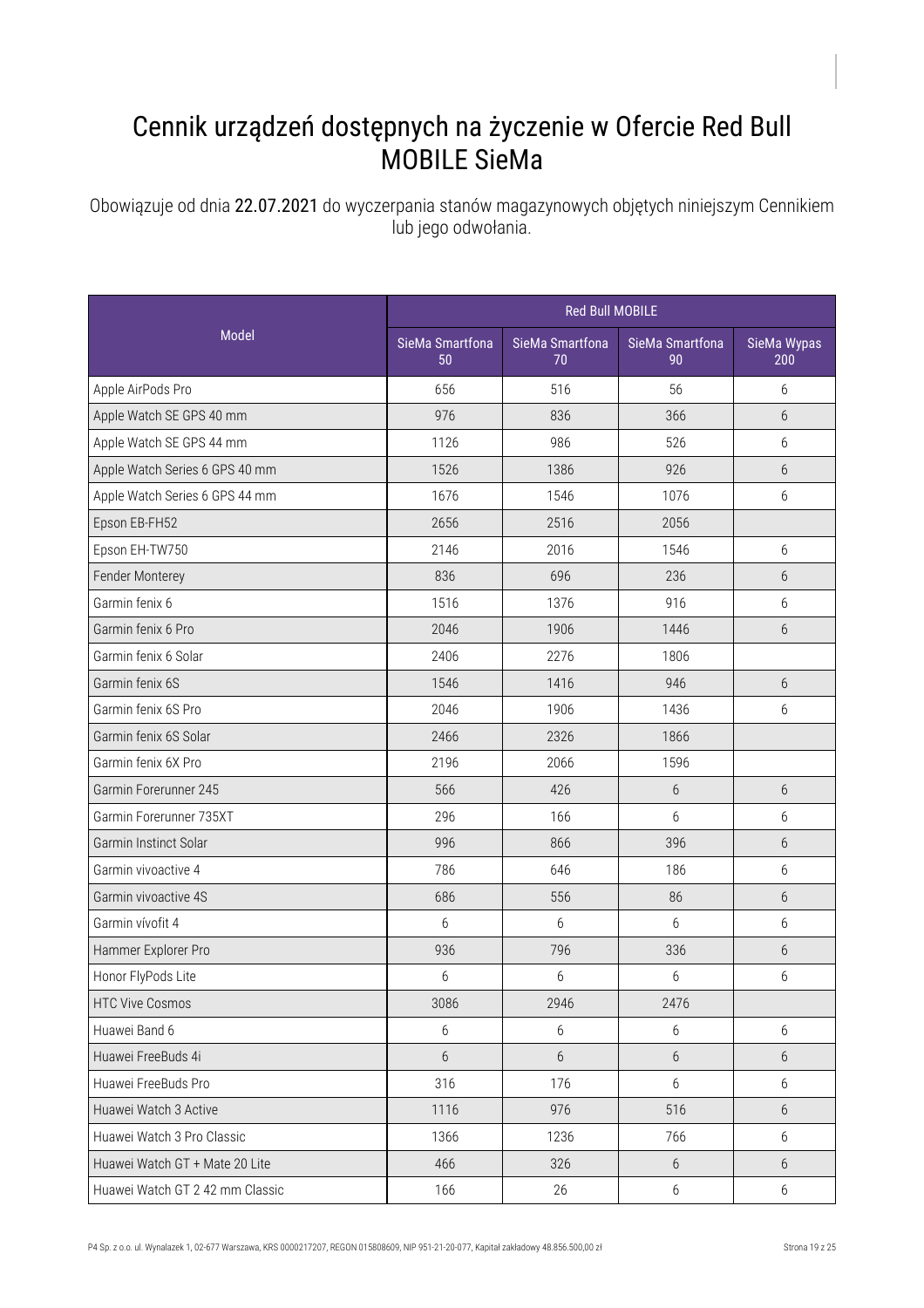| Model<br>SieMa Smartfona<br>SieMa Smartfona<br>SieMa Smartfona<br>SieMa Wypas<br>50<br>70<br>90<br>200<br>Huawei Watch GT 2 42 mm Elegant<br>326<br>456<br>6<br>6<br>Huawei Watch GT 2 Pro<br>696<br>556<br>96<br>6<br>196<br>$6\overline{6}$<br>$6\overline{6}$<br>JBL by HARMAN CHARGE 4 wyc<br>56<br>266<br>JBL by HARMAN Everest Elite 150NC<br>126<br>6<br>6<br>JBL by HARMAN FREE<br>56<br>6<br>$6\overline{6}$<br>6<br>$6\,$<br>6<br>JBL by HARMAN Live 300 TWS<br>6<br>6<br>6<br>$6\,$<br>6<br>6<br>JBL by HARMAN T115BT<br>JBL by HARMAN Under Armour On Ear Sport<br>296<br>156<br>6<br>6<br>Wireless Train<br>96<br>6<br>$6\overline{6}$<br>$6\overline{6}$<br>JBL by HARMAN Under Armour Pivot<br><b>JBL LINK PORTABLE</b><br>126<br>6<br>6<br>6<br>546<br>386<br>6<br>6<br>Krüger&Matz KM1598 Mini wieża lampowa<br>Laptop Asus X509JA-BQ084T<br>2326<br>2186<br>1726<br>Laptop Huawei Matebook 14<br>3076<br>2936<br>2466<br>Laptop Huawei Matebook D 14" + E5573Cs<br>2086<br>1626<br>2226<br>Laptop Lenovo IdeaPad 120S + router E5573C +<br>886<br>726<br>176<br>6<br>mysz<br>Laptop Lenovo IdeaPad 320 + router E5573Cs<br>756<br>1436<br>1286<br>6<br>Laptop Lenovo Legion Y540-15 + router E5576<br>2966<br>2826<br>2356<br>LG 34WK650-W<br>6<br>1146<br>996<br>546<br>LG 49UN711C<br>1146<br>1016<br>546<br>6<br>LG H845 G5 SE<br>1246<br>936<br>MacBook Air 11" + router E5573<br>3096<br>3396<br>Marshall Kilburn<br>6<br>6<br>6<br>136<br>Marshall Minor II Bluetooth<br>$6\,$<br>$6\,$<br>$6\,$<br>6<br>MaxCom MK281<br>6<br>6<br>6<br>6<br>MaxCom MM29D HS<br>$6\phantom{.}6$<br>$6\,$<br>$6\,$<br>6<br>6<br>6<br>6<br>MaxCom MM917 Strong<br>6<br>Motorola Razr 5G<br>4646<br>4516<br>4046<br>1536<br>myPhone Cube<br>$6\,$<br>6<br>Navitel R600<br>$6\overline{6}$<br>$6\,$<br>6<br>$6\phantom{.}6$ |
|---------------------------------------------------------------------------------------------------------------------------------------------------------------------------------------------------------------------------------------------------------------------------------------------------------------------------------------------------------------------------------------------------------------------------------------------------------------------------------------------------------------------------------------------------------------------------------------------------------------------------------------------------------------------------------------------------------------------------------------------------------------------------------------------------------------------------------------------------------------------------------------------------------------------------------------------------------------------------------------------------------------------------------------------------------------------------------------------------------------------------------------------------------------------------------------------------------------------------------------------------------------------------------------------------------------------------------------------------------------------------------------------------------------------------------------------------------------------------------------------------------------------------------------------------------------------------------------------------------------------------------------------------------------------------------------------------------------------------------------------------------------------------------------------------------------------------------|
|                                                                                                                                                                                                                                                                                                                                                                                                                                                                                                                                                                                                                                                                                                                                                                                                                                                                                                                                                                                                                                                                                                                                                                                                                                                                                                                                                                                                                                                                                                                                                                                                                                                                                                                                                                                                                                 |
|                                                                                                                                                                                                                                                                                                                                                                                                                                                                                                                                                                                                                                                                                                                                                                                                                                                                                                                                                                                                                                                                                                                                                                                                                                                                                                                                                                                                                                                                                                                                                                                                                                                                                                                                                                                                                                 |
|                                                                                                                                                                                                                                                                                                                                                                                                                                                                                                                                                                                                                                                                                                                                                                                                                                                                                                                                                                                                                                                                                                                                                                                                                                                                                                                                                                                                                                                                                                                                                                                                                                                                                                                                                                                                                                 |
|                                                                                                                                                                                                                                                                                                                                                                                                                                                                                                                                                                                                                                                                                                                                                                                                                                                                                                                                                                                                                                                                                                                                                                                                                                                                                                                                                                                                                                                                                                                                                                                                                                                                                                                                                                                                                                 |
|                                                                                                                                                                                                                                                                                                                                                                                                                                                                                                                                                                                                                                                                                                                                                                                                                                                                                                                                                                                                                                                                                                                                                                                                                                                                                                                                                                                                                                                                                                                                                                                                                                                                                                                                                                                                                                 |
|                                                                                                                                                                                                                                                                                                                                                                                                                                                                                                                                                                                                                                                                                                                                                                                                                                                                                                                                                                                                                                                                                                                                                                                                                                                                                                                                                                                                                                                                                                                                                                                                                                                                                                                                                                                                                                 |
|                                                                                                                                                                                                                                                                                                                                                                                                                                                                                                                                                                                                                                                                                                                                                                                                                                                                                                                                                                                                                                                                                                                                                                                                                                                                                                                                                                                                                                                                                                                                                                                                                                                                                                                                                                                                                                 |
|                                                                                                                                                                                                                                                                                                                                                                                                                                                                                                                                                                                                                                                                                                                                                                                                                                                                                                                                                                                                                                                                                                                                                                                                                                                                                                                                                                                                                                                                                                                                                                                                                                                                                                                                                                                                                                 |
|                                                                                                                                                                                                                                                                                                                                                                                                                                                                                                                                                                                                                                                                                                                                                                                                                                                                                                                                                                                                                                                                                                                                                                                                                                                                                                                                                                                                                                                                                                                                                                                                                                                                                                                                                                                                                                 |
|                                                                                                                                                                                                                                                                                                                                                                                                                                                                                                                                                                                                                                                                                                                                                                                                                                                                                                                                                                                                                                                                                                                                                                                                                                                                                                                                                                                                                                                                                                                                                                                                                                                                                                                                                                                                                                 |
|                                                                                                                                                                                                                                                                                                                                                                                                                                                                                                                                                                                                                                                                                                                                                                                                                                                                                                                                                                                                                                                                                                                                                                                                                                                                                                                                                                                                                                                                                                                                                                                                                                                                                                                                                                                                                                 |
|                                                                                                                                                                                                                                                                                                                                                                                                                                                                                                                                                                                                                                                                                                                                                                                                                                                                                                                                                                                                                                                                                                                                                                                                                                                                                                                                                                                                                                                                                                                                                                                                                                                                                                                                                                                                                                 |
|                                                                                                                                                                                                                                                                                                                                                                                                                                                                                                                                                                                                                                                                                                                                                                                                                                                                                                                                                                                                                                                                                                                                                                                                                                                                                                                                                                                                                                                                                                                                                                                                                                                                                                                                                                                                                                 |
|                                                                                                                                                                                                                                                                                                                                                                                                                                                                                                                                                                                                                                                                                                                                                                                                                                                                                                                                                                                                                                                                                                                                                                                                                                                                                                                                                                                                                                                                                                                                                                                                                                                                                                                                                                                                                                 |
|                                                                                                                                                                                                                                                                                                                                                                                                                                                                                                                                                                                                                                                                                                                                                                                                                                                                                                                                                                                                                                                                                                                                                                                                                                                                                                                                                                                                                                                                                                                                                                                                                                                                                                                                                                                                                                 |
|                                                                                                                                                                                                                                                                                                                                                                                                                                                                                                                                                                                                                                                                                                                                                                                                                                                                                                                                                                                                                                                                                                                                                                                                                                                                                                                                                                                                                                                                                                                                                                                                                                                                                                                                                                                                                                 |
|                                                                                                                                                                                                                                                                                                                                                                                                                                                                                                                                                                                                                                                                                                                                                                                                                                                                                                                                                                                                                                                                                                                                                                                                                                                                                                                                                                                                                                                                                                                                                                                                                                                                                                                                                                                                                                 |
|                                                                                                                                                                                                                                                                                                                                                                                                                                                                                                                                                                                                                                                                                                                                                                                                                                                                                                                                                                                                                                                                                                                                                                                                                                                                                                                                                                                                                                                                                                                                                                                                                                                                                                                                                                                                                                 |
|                                                                                                                                                                                                                                                                                                                                                                                                                                                                                                                                                                                                                                                                                                                                                                                                                                                                                                                                                                                                                                                                                                                                                                                                                                                                                                                                                                                                                                                                                                                                                                                                                                                                                                                                                                                                                                 |
|                                                                                                                                                                                                                                                                                                                                                                                                                                                                                                                                                                                                                                                                                                                                                                                                                                                                                                                                                                                                                                                                                                                                                                                                                                                                                                                                                                                                                                                                                                                                                                                                                                                                                                                                                                                                                                 |
|                                                                                                                                                                                                                                                                                                                                                                                                                                                                                                                                                                                                                                                                                                                                                                                                                                                                                                                                                                                                                                                                                                                                                                                                                                                                                                                                                                                                                                                                                                                                                                                                                                                                                                                                                                                                                                 |
|                                                                                                                                                                                                                                                                                                                                                                                                                                                                                                                                                                                                                                                                                                                                                                                                                                                                                                                                                                                                                                                                                                                                                                                                                                                                                                                                                                                                                                                                                                                                                                                                                                                                                                                                                                                                                                 |
|                                                                                                                                                                                                                                                                                                                                                                                                                                                                                                                                                                                                                                                                                                                                                                                                                                                                                                                                                                                                                                                                                                                                                                                                                                                                                                                                                                                                                                                                                                                                                                                                                                                                                                                                                                                                                                 |
|                                                                                                                                                                                                                                                                                                                                                                                                                                                                                                                                                                                                                                                                                                                                                                                                                                                                                                                                                                                                                                                                                                                                                                                                                                                                                                                                                                                                                                                                                                                                                                                                                                                                                                                                                                                                                                 |
|                                                                                                                                                                                                                                                                                                                                                                                                                                                                                                                                                                                                                                                                                                                                                                                                                                                                                                                                                                                                                                                                                                                                                                                                                                                                                                                                                                                                                                                                                                                                                                                                                                                                                                                                                                                                                                 |
|                                                                                                                                                                                                                                                                                                                                                                                                                                                                                                                                                                                                                                                                                                                                                                                                                                                                                                                                                                                                                                                                                                                                                                                                                                                                                                                                                                                                                                                                                                                                                                                                                                                                                                                                                                                                                                 |
|                                                                                                                                                                                                                                                                                                                                                                                                                                                                                                                                                                                                                                                                                                                                                                                                                                                                                                                                                                                                                                                                                                                                                                                                                                                                                                                                                                                                                                                                                                                                                                                                                                                                                                                                                                                                                                 |
|                                                                                                                                                                                                                                                                                                                                                                                                                                                                                                                                                                                                                                                                                                                                                                                                                                                                                                                                                                                                                                                                                                                                                                                                                                                                                                                                                                                                                                                                                                                                                                                                                                                                                                                                                                                                                                 |
|                                                                                                                                                                                                                                                                                                                                                                                                                                                                                                                                                                                                                                                                                                                                                                                                                                                                                                                                                                                                                                                                                                                                                                                                                                                                                                                                                                                                                                                                                                                                                                                                                                                                                                                                                                                                                                 |
|                                                                                                                                                                                                                                                                                                                                                                                                                                                                                                                                                                                                                                                                                                                                                                                                                                                                                                                                                                                                                                                                                                                                                                                                                                                                                                                                                                                                                                                                                                                                                                                                                                                                                                                                                                                                                                 |
| NVIDIA SHIELD TV 2017 (Base)<br>266<br>6<br>6<br>6                                                                                                                                                                                                                                                                                                                                                                                                                                                                                                                                                                                                                                                                                                                                                                                                                                                                                                                                                                                                                                                                                                                                                                                                                                                                                                                                                                                                                                                                                                                                                                                                                                                                                                                                                                              |
| OnePlus 8T<br>2396<br>2266<br>1796                                                                                                                                                                                                                                                                                                                                                                                                                                                                                                                                                                                                                                                                                                                                                                                                                                                                                                                                                                                                                                                                                                                                                                                                                                                                                                                                                                                                                                                                                                                                                                                                                                                                                                                                                                                              |
| OnePlus 9<br>2856<br>2726<br>2256                                                                                                                                                                                                                                                                                                                                                                                                                                                                                                                                                                                                                                                                                                                                                                                                                                                                                                                                                                                                                                                                                                                                                                                                                                                                                                                                                                                                                                                                                                                                                                                                                                                                                                                                                                                               |
| OnePlus 9 Pro 256GB<br>4046<br>3896<br>3446<br>936                                                                                                                                                                                                                                                                                                                                                                                                                                                                                                                                                                                                                                                                                                                                                                                                                                                                                                                                                                                                                                                                                                                                                                                                                                                                                                                                                                                                                                                                                                                                                                                                                                                                                                                                                                              |
| OnePlus Nord N10 5G<br>826<br>686<br>226<br>6                                                                                                                                                                                                                                                                                                                                                                                                                                                                                                                                                                                                                                                                                                                                                                                                                                                                                                                                                                                                                                                                                                                                                                                                                                                                                                                                                                                                                                                                                                                                                                                                                                                                                                                                                                                   |
| OnePlus Nord N100<br>286<br>6<br>146<br>6                                                                                                                                                                                                                                                                                                                                                                                                                                                                                                                                                                                                                                                                                                                                                                                                                                                                                                                                                                                                                                                                                                                                                                                                                                                                                                                                                                                                                                                                                                                                                                                                                                                                                                                                                                                       |
| Oppo Watch 41 mm<br>326<br>186<br>6<br>6                                                                                                                                                                                                                                                                                                                                                                                                                                                                                                                                                                                                                                                                                                                                                                                                                                                                                                                                                                                                                                                                                                                                                                                                                                                                                                                                                                                                                                                                                                                                                                                                                                                                                                                                                                                        |
| Oppo Watch 46 mm<br>526<br>386<br>$6\,$<br>6                                                                                                                                                                                                                                                                                                                                                                                                                                                                                                                                                                                                                                                                                                                                                                                                                                                                                                                                                                                                                                                                                                                                                                                                                                                                                                                                                                                                                                                                                                                                                                                                                                                                                                                                                                                    |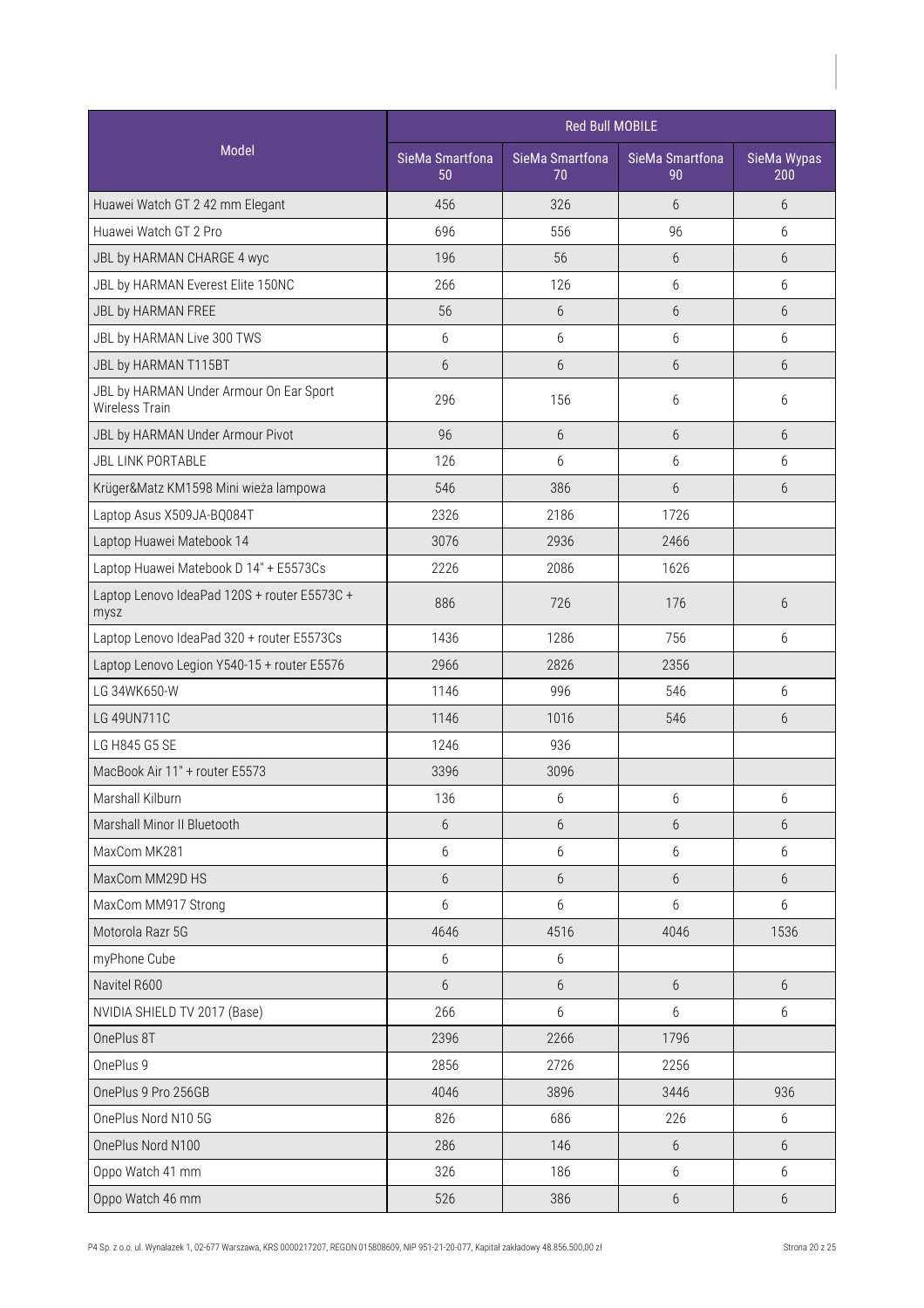|                                                                      | <b>Red Bull MOBILE</b> |                       |                       |                    |  |
|----------------------------------------------------------------------|------------------------|-----------------------|-----------------------|--------------------|--|
| <b>Model</b>                                                         | SieMa Smartfona<br>50  | SieMa Smartfona<br>70 | SieMa Smartfona<br>90 | SieMa Wypas<br>200 |  |
| Piri Security Kit Maxi                                               | 736                    | 486                   | 186                   | 6                  |  |
| Samsung G920F Galaxy S6 64GB                                         | 1436                   | 1236                  |                       |                    |  |
| Samsung G920F Galaxy S6 64GB UZZ                                     | 866                    | 666                   |                       |                    |  |
| Samsung Galaxy A52 5G                                                | 1246                   | 1116                  | 646                   | $6\overline{6}$    |  |
| Samsung Galaxy S21 Ultra                                             | 4576                   | 4446                  | 3976                  | 1466               |  |
| Samsung Galaxy S21+256GB                                             | 4056                   | 3916                  | 3456                  | 946                |  |
| Samsung Galaxy Watch 3 41mm                                          | 886                    | 746                   | 286                   | 6                  |  |
| Samsung Galaxy Watch 3 45mm                                          | 886                    | 746                   | 286                   | 6                  |  |
| Samsung Galaxy Watch Active2 40 mm                                   | 686                    | 546                   | 86                    | 6                  |  |
| Samsung QE55Q67AAU                                                   | 2516                   | 2386                  | 1916                  |                    |  |
| Samsung R210N Gear 360 (2017) + J530F Galaxy J5<br>(2017) DS         | 6                      | 6                     | 6                     | 6                  |  |
| Samsung R800N Galaxy Watch 46mm + G950F<br>Galaxy S8                 | 2196                   | 2056                  | 1596                  |                    |  |
| Samsung UE43TU7102                                                   | 1146                   | 996                   | 546                   | 6                  |  |
| Samsung UE50TU7102                                                   | 1416                   | 1276                  | 816                   | 6                  |  |
| Samsung UE55AU7192U                                                  | 1796                   | 1676                  | 1196                  | 6                  |  |
| Samsung UE55TU7102                                                   | 1696                   | 1556                  | 1096                  | $6\overline{6}$    |  |
| Sony PlayStation 4 Pro 1TB                                           | 1436                   | 1296                  | 826                   | 6                  |  |
| Tablet Huawei MatePad T10S 2/32GB                                    | 356                    | 216                   | 6                     | $6\overline{6}$    |  |
| Tablet Huawei MatePad T10S 2/32GB + Waga<br>Huawei Smart Scale AH100 | 396                    | 256                   | 6                     | 6                  |  |
| Tablet Samsung Galaxy TAB S6 LITE LTE                                | 1196                   | 1046                  | 596                   | $6\overline{6}$    |  |
| <b>TCL 43P615</b>                                                    | 1066                   | 926                   | 466                   | 6                  |  |
| <b>TCL 50P615</b>                                                    | 1436                   | 1306                  | 836                   | 6                  |  |
| <b>TCL 55P615</b>                                                    | 1676                   | 1536                  | 1076                  | 6                  |  |
| TCL TKJ400F                                                          | 466                    | 326                   | $6\,$                 | $6\,$              |  |
| <b>TCL TS6110</b>                                                    | 186                    | 56                    | 6                     | 6                  |  |
| <b>TCL TS8111</b>                                                    | 446                    | 316                   | $6\,$                 | 6                  |  |
| TrybEco Foldie                                                       | 3856                   | 3596                  | 3296                  | 1236               |  |
| TrybEco GoPorter                                                     | 1196                   | 1056                  | 596                   | 6                  |  |
| Vivo TWS Neo                                                         | 86                     | 6                     | 6                     | 6                  |  |
| Vivo X51 5G                                                          | 2406                   | 2266                  | 1796                  |                    |  |
| Vivo X60 Pro 5G                                                      | 3056                   | 2926                  | 2456                  |                    |  |
| Xbox Series X 1TB                                                    | 1886                   | 1756                  | 1286                  | 6                  |  |
| Xiaomi Amazfit Bip                                                   | 6                      | 6                     | 6                     | 6                  |  |
| Xiaomi Mi 11 Ultra 5G                                                | 5336                   | 5206                  | 4736                  | 2226               |  |
| Xiaomi Mi Air Purifier 2s                                            | 196                    | 66                    | 6                     | 6                  |  |
| Xiaomi Mi Air Purifier 3H                                            | 176                    | 36                    | $6\,$                 | 6                  |  |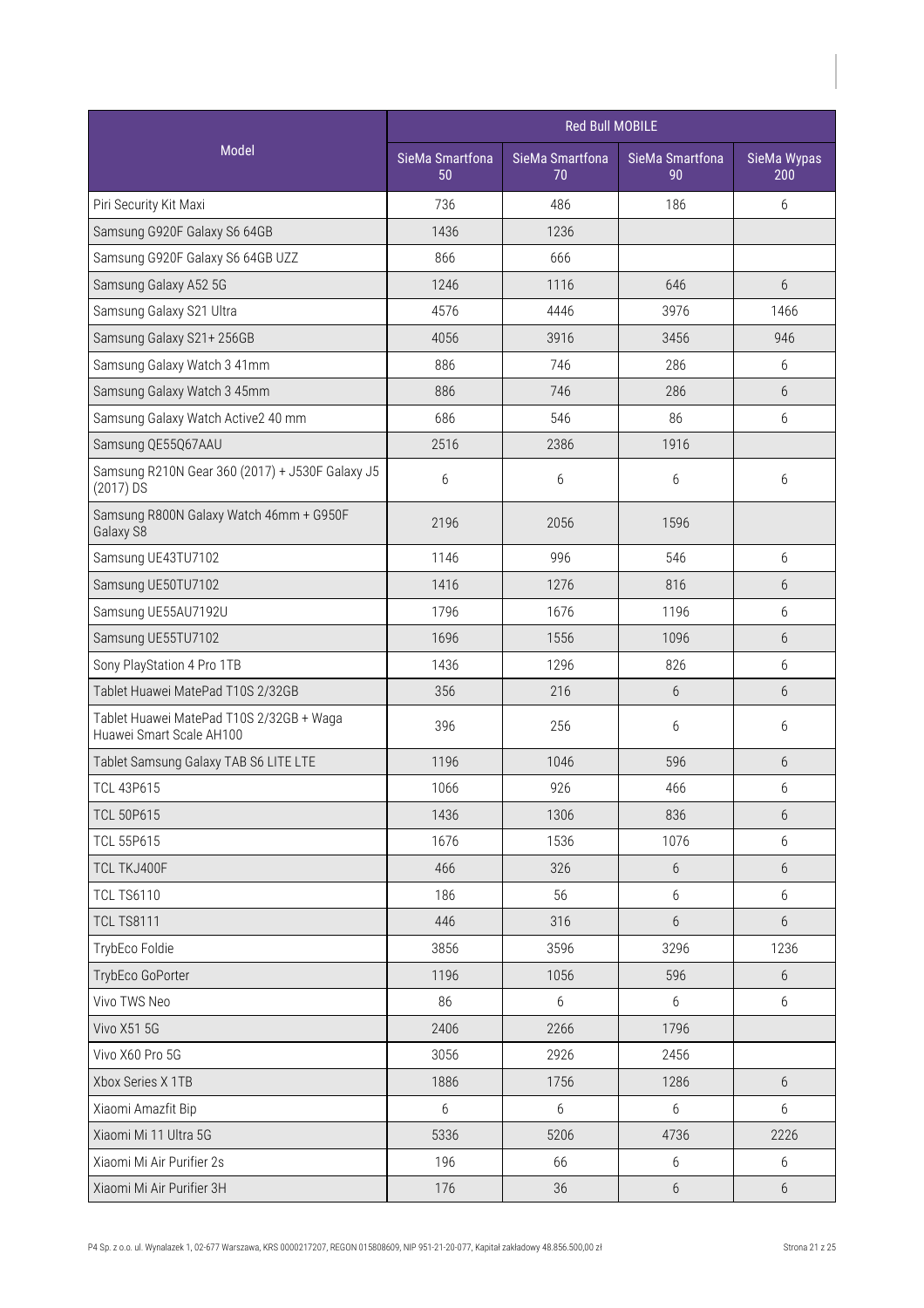|                                      | <b>Red Bull MOBILE</b> |                       |                       |                    |  |
|--------------------------------------|------------------------|-----------------------|-----------------------|--------------------|--|
| <b>Model</b>                         | SieMa Smartfona<br>50  | SieMa Smartfona<br>70 | SieMa Smartfona<br>90 | SieMa Wypas<br>200 |  |
| Xiaomi Mi Air Purifier Pro H         | 676                    | 546                   | 76                    | 6                  |  |
| Xiaomi Mi Body Composition Scale 2   | 6                      | 6                     | 6                     | 6                  |  |
| Xiaomi Mi Box S 4K                   | 6                      | 6                     | 6                     | 6                  |  |
| Xiaomi Mi Electric Scooter           | 1046                   | 896                   | 466                   | 6                  |  |
| Xiaomi Mi Electric Scooter 1S        | 1356                   | 1226                  | 756                   | 6                  |  |
| Xiaomi Mi Electric Scooter Pro 2     | 1796                   | 1676                  | 1196                  | 6                  |  |
| Xiaomi Mi Robot Vacuum Mop 1C        | 596                    | 456                   | 6                     | 6                  |  |
| Xiaomi Mi Robot Vacuum Mop Essential | 346                    | 216                   | 6                     | 6                  |  |
| Xiaomi Mi Robot Vacuum Mop Pro       | 986                    | 846                   | 386                   | 6                  |  |
| Xiaomi Mi Sports Bluetooth Earphones | 6                      | 6                     | 6                     | 6                  |  |
| Xiaomi Mi True Wireless Earphones 2  | 6                      | 6                     | 6                     | 6                  |  |
| Xiaomi Mi True Wireless Earphones 2S | 6                      | 6                     | 6                     | 6                  |  |
| Xiaomi Mi Watch                      | 96                     | 6                     | 6                     | 6                  |  |

|                                                     | <b>Red Bull MOBILE</b> |                       |                       |                    |
|-----------------------------------------------------|------------------------|-----------------------|-----------------------|--------------------|
| <b>Zestaw</b>                                       | SieMa Smartfona<br>50  | SieMa Smartfona<br>70 | SieMa Smartfona<br>90 | SieMa Wypas<br>200 |
| Hammer Explorer Pro + Hammer Smart Watch            | 1126                   | 996                   | 526                   | $6\overline{6}$    |
| Hammer Explorer Pro                                 | 943.05                 | 834.17                | 440.54                | 5.03               |
| Hammer Smart Watch                                  | 182,95                 | 161,83                | 85,46                 | 0,97               |
| Huawei Mate 40 Pro 5G + Huawei Freebuds Pro         | 4336                   | 4196                  | 3736                  | 1206               |
| Huawei Mate 40 Pro 5G                               | 3717,06                | 3597,05               | 3202,71               | 1033,85            |
| Huawei FreeBuds Pro                                 | 618,94                 | 598,95                | 533,29                | 172,15             |
| Huawei P40 Pro + Huawei Watch GT 2 42 mm<br>Elegant | 2666                   | 2536                  | 2066                  |                    |
| Huawei P40 Pro                                      | 2145,43                | 2040,82               | 1662,59               |                    |
| Huawei Watch GT 2 42 mm Elegant                     | 520,57                 | 495,18                | 403,41                |                    |
| Huawei Watch 3 Active + Huawei FreeBuds 4i          | 1116                   | 976                   | 516                   | $6 \overline{6}$   |
| Huawei Watch 3 Active                               | 948,99                 | 829,94                | 438,78                | 5,10               |
| Huawei FreeBuds 4i                                  | 167,01                 | 146,06                | 77,22                 | 0,90               |
| Huawei Watch 3 Pro Classic + Huawei FreeBuds Pro    | 1366                   | 1236                  | 766                   | 6                  |
| Huawei Watch 3 Pro Classic                          | 942,25                 | 852,58                | 528.38                | 4.14               |
| Huawei FreeBuds Pro                                 | 423,75                 | 383,42                | 237,62                | 1.86               |
| iPhone 11 128GB + Apple AirPods Pro                 | 3726                   | 3596                  | 3136                  | 616                |
| iPhone 11 128GB                                     | 2815,62                | 2717,39               | 2369,78               | 465,49             |
| Apple AirPods Pro                                   | 910,38                 | 878,61                | 766,22                | 150,51             |
| iPhone 11 64GB + Apple AirPods Pro                  | 3556                   | 3416                  | 2956                  | 446                |
| iPhone 11 64GB                                      | 2625,07                | 2521,72               | 2182,14               | 329,24             |
| Apple AirPods Pro                                   | 930,93                 | 894,28                | 773,86                | 116,76             |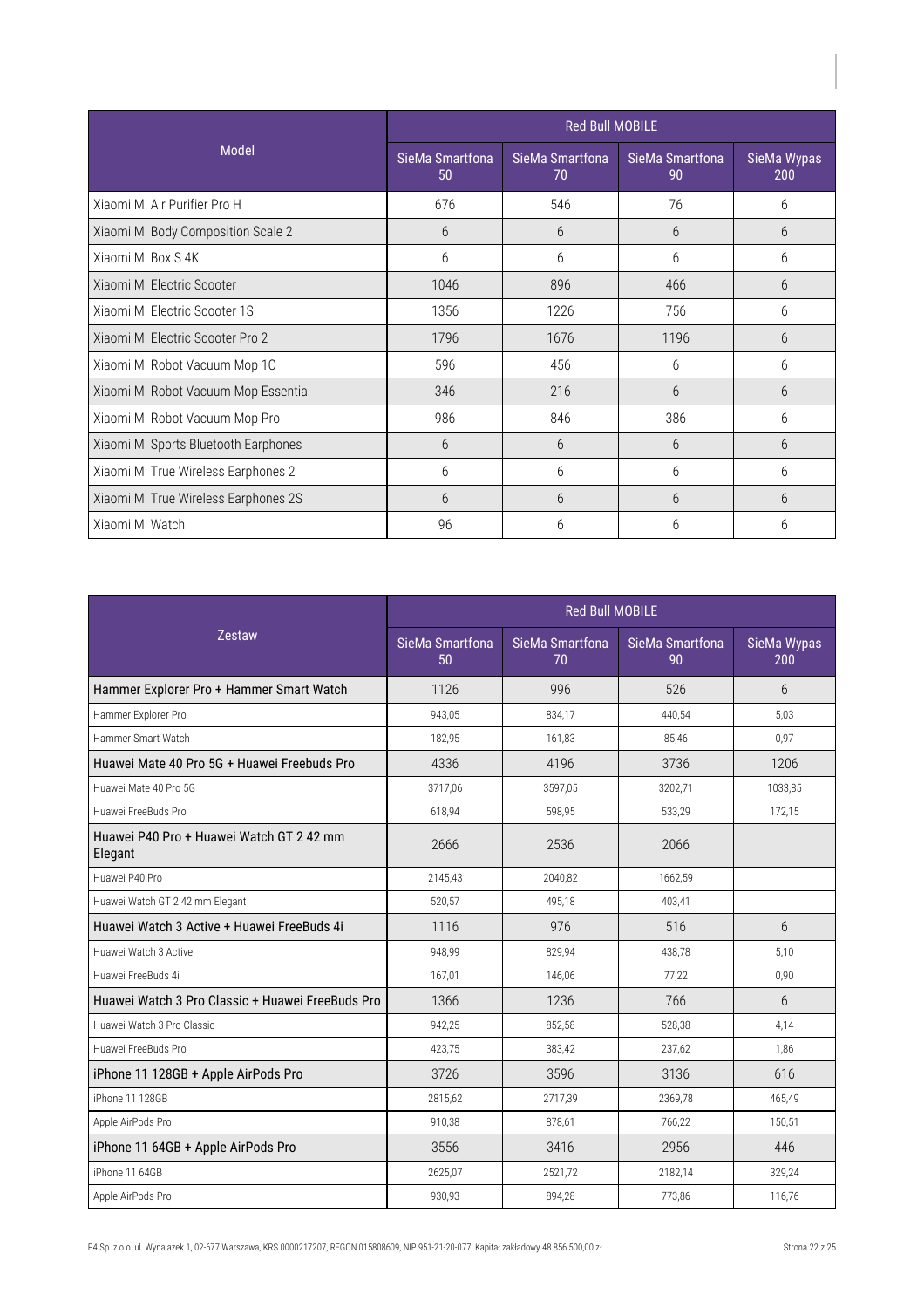| Zestaw                                               | <b>Red Bull MOBILE</b> |                       |                       |                    |  |
|------------------------------------------------------|------------------------|-----------------------|-----------------------|--------------------|--|
|                                                      | SieMa Smartfona<br>50  | SieMa Smartfona<br>70 | SieMa Smartfona<br>90 | SieMa Wypas<br>200 |  |
| iPhone 12 128GB + Apple AirPods Pro                  | 4736                   | 4606                  | 4136                  | 1626               |  |
| iPhone 12 128GB                                      | 3780,63                | 3676,85               | 3301,66               | 1297,99            |  |
| Apple AirPods Pro                                    | 955,37                 | 929,15                | 834,34                | 328,01             |  |
| iPhone 12 64GB + Apple AirPods Pro                   | 4496                   | 4356                  | 3896                  | 1386               |  |
| iPhone 12 64GB                                       | 3526,78                | 3416,96               | 3056,12               | 1087.21            |  |
| Apple AirPods Pro                                    | 969,22                 | 939,04                | 839,88                | 298,79             |  |
| iPhone 12 mini 128GB + Apple AirPods Pro             | 4016                   | 3876                  | 3416                  | 896                |  |
| iPhone 12 mini 128GB                                 | 3096,12                | 2988,19               | 2633,55               | 690,77             |  |
| Apple AirPods Pro                                    | 919,88                 | 887,81                | 782,45                | 205,23             |  |
| iPhone 12 mini 128GB + Apple Watch SE GPS 40<br>mm   | 4316                   | 4186                  | 3726                  | 1206               |  |
| iPhone 12 mini 128GB                                 | 3194,25                | 3098,04               | 2757,60               | 892,56             |  |
| Apple Watch SE GPS 40 mm                             | 1121,75                | 1087,96               | 968,40                | 313,44             |  |
| iPhone 12 mini 128GB + Apple Watch SE GPS 44<br>mm   | 4476                   | 4336                  | 3876                  | 1366               |  |
| iPhone 12 mini 128GB                                 | 3216,15                | 3115,55               | 2785,03               | 981.51             |  |
| Apple Watch SE GPS 44 mm                             | 1259,85                | 1220,45               | 1090,97               | 384,49             |  |
| iPhone 12 mini 64 GB + Apple Watch SE GPS 40 mm      | 4076                   | 3946                  | 3476                  | 966                |  |
| iPhone 12 mini 64GB                                  | 2972,47                | 2877,67               | 2534,92               | 704,47             |  |
| Apple Watch SE GPS 40 mm                             | 1103,53                | 1068,33               | 941,08                | 261,53             |  |
| iPhone 12 mini 64GB + Apple AirPods Pro              | 3766                   | 3636                  | 3166                  | 656                |  |
| iPhone 12 mini 64GB                                  | 2865,86                | 2766,93               | 2409,27               | 499,20             |  |
| Apple AirPods Pro                                    | 900,14                 | 869,07                | 756,73                | 156,80             |  |
| iPhone 12 mini 64GB + Apple Watch SE GPS 44 mm       | 4226                   | 4096                  | 3626                  | 1116               |  |
| iPhone 12 mini 64GB                                  | 2988,43                | 2896,50               | 2564,14               | 789,18             |  |
| Apple Watch SE GPS 44 mm                             | 1237,57                | 1199,50               | 1061,86               | 326,82             |  |
| iPhone SE (2020) 128GB + Apple AirPods Pro           | 2926                   | 2796                  | 2326                  |                    |  |
| iPhone SE (2020) 128GB                               | 1993,38                | 1904,82               | 1584,62               |                    |  |
| Apple AirPods Pro                                    | 932,62                 | 891,18                | 741,38                |                    |  |
| iPhone SE (2020) 128GB + Apple Watch SE GPS 40<br>mm | 3226                   | 3096                  | 2626                  |                    |  |
| iPhone SE (2020) 128GB                               | 2077,27                | 1993,56               | 1690,92               |                    |  |
| Apple Watch SE GPS 40 mm                             | 1148,73                | 1102,44               | 935,08                |                    |  |
| iPhone SE (2020) 128GB + Apple Watch SE GPS 44<br>mm | 3376                   | 3236                  | 2776                  |                    |  |
| iPhone SE (2020) 128GB                               | 2088                   | 2001,41               | 1716,91               |                    |  |
| Apple Watch SE GPS 44 mm                             | 1288                   | 1234,59               | 1059,09               |                    |  |
| iPhone SE (2020) 64GB + Apple AirPods Pro            | 2696                   | 2566                  | 2096                  |                    |  |
| iPhone SE (2020) 64GB                                | 1769,51                | 1684,19               | 1375,70               |                    |  |
| Apple AirPods Pro                                    | 926,49                 | 881,81                | 720,30                |                    |  |
| iPhone SE (2020) 64GB + Apple Watch SE GPS 40<br>mm  | 2996                   | 2856                  | 2396                  |                    |  |
| iPhone SE (2020) 64GB                                | 1850,68                | 1764,20               | 1480,05               |                    |  |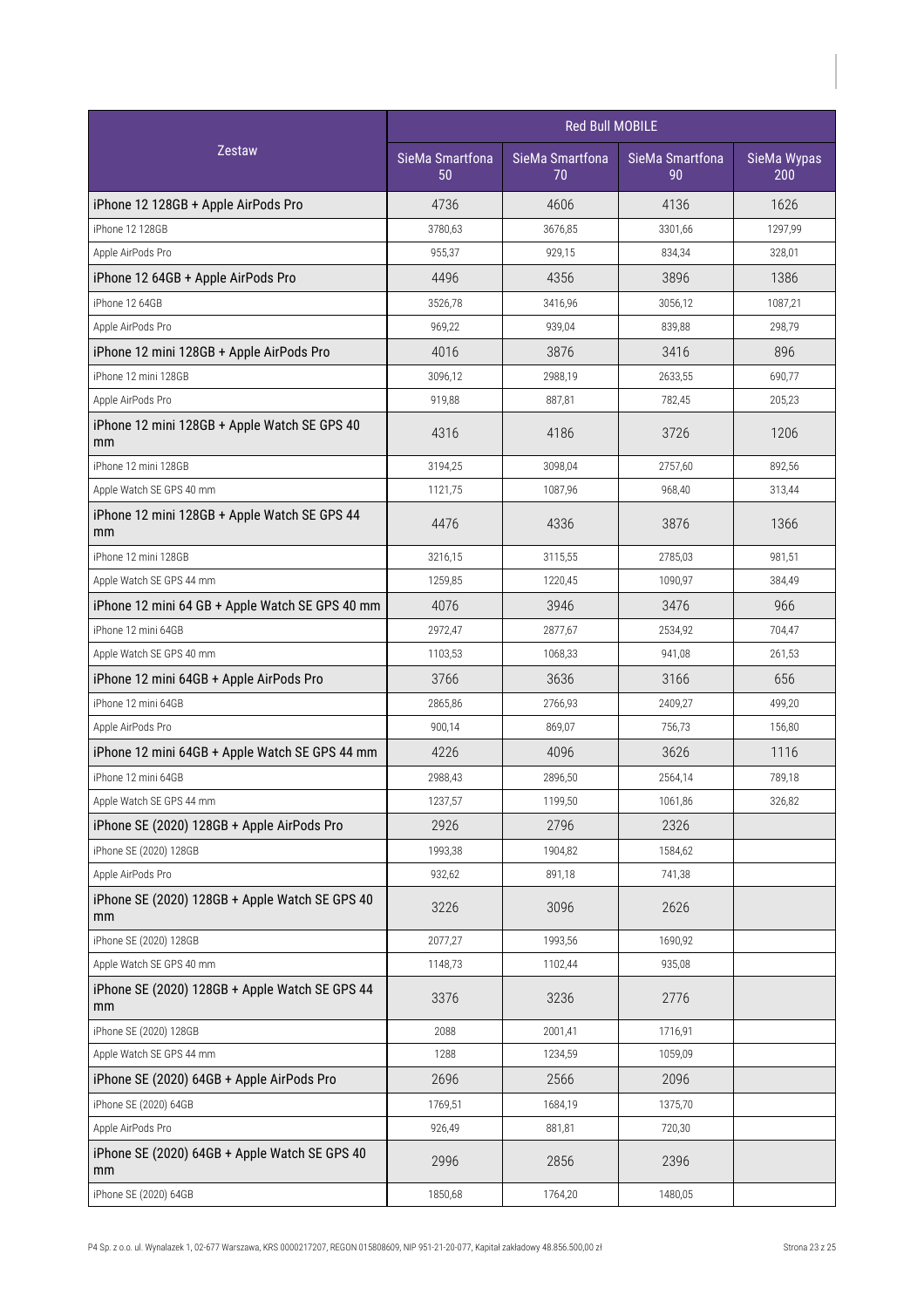| Zestaw                                                    | <b>Red Bull MOBILE</b> |                       |                       |                    |  |
|-----------------------------------------------------------|------------------------|-----------------------|-----------------------|--------------------|--|
|                                                           | SieMa Smartfona<br>50  | SieMa Smartfona<br>70 | SieMa Smartfona<br>90 | SieMa Wypas<br>200 |  |
| Apple Watch SE GPS 40 mm                                  | 1145,32                | 1091,80               | 915,95                |                    |  |
| iPhone SE (2020) 64GB + Apple Watch SE GPS 44<br>mm       | 3136                   | 3006                  | 2546                  |                    |  |
| iPhone SE (2020) 64GB                                     | 1855,26                | 1778,35               | 1506,22               |                    |  |
| Apple Watch SE GPS 44 mm                                  | 1280,74                | 1227,65               | 1039,78               |                    |  |
| Oppo Reno4 Lite + Oppo Watch 41 mm                        | 1146                   | 1006                  | 546                   | 6                  |  |
| Oppo Reno4 Lite                                           | 654,94                 | 574,93                | 312,04                | 3,43               |  |
| Oppo Watch 41 mm                                          | 491,06                 | 431,07                | 233,96                | 2,57               |  |
| Oppo Reno4 Lite + Oppo Watch 46 mm                        | 1366                   | 1226                  | 766                   | 6                  |  |
| Oppo Reno4 Lite                                           | 688,74                 | 618,16                | 386,22                | 3,03               |  |
| Oppo Watch 46 mm                                          | 677,26                 | 607,84                | 379,78                | 2,97               |  |
| Vivo X51 5G + Vivo piłka UEFA EURO 2020                   | 2406                   | 2266                  | 1796                  |                    |  |
| Vivo X51 5G                                               | 2329,11                | 2193,59               | 1738,61               |                    |  |
| Vivo piłka UEFA EURO 2020                                 | 76,89                  | 72,41                 | 57,39                 |                    |  |
| Vivo X51 5G + Vivo TWS Neo                                | 2406                   | 2266                  | 1796                  |                    |  |
| Vivo X51 5G                                               | 2092,69                | 1970,92               | 1562,12               |                    |  |
| Vivo TWS Neo                                              | 313,31                 | 295,08                | 233,88                |                    |  |
| Vivo Y20s + Vivo TWS Neo                                  | 496                    | 376                   | 6                     | $6\overline{6}$    |  |
| Vivo Y20s                                                 | 302,01                 | 228,94                | 3,65                  | 3,65               |  |
| Vivo TWS Neo                                              | 193,99                 | 147,06                | 2,35                  | 2,35               |  |
| Vivo Y70 + Vivo TWS Neo                                   | 486                    | 346                   | 6                     | $6\overline{6}$    |  |
| Vivo Y70                                                  | 324,12                 | 230,75                | $\overline{4}$        | $\overline{4}$     |  |
| Vivo TWS Neo                                              | 161,88                 | 115,25                | $\overline{2}$        | $\overline{2}$     |  |
| Xiaomi Mi 10T 5G + Xiaomi Mi True Wireless<br>Earphones 2 | 1416                   | 1286                  | 816                   | 6                  |  |
| Xiaomi Mi 10T 5G                                          | 1214,20                | 1102,72               | 699,71                | 5,14               |  |
| Xiaomi Mi True Wireless Earphones 2                       | 201,80                 | 183,28                | 116,29                | 0,86               |  |
| Xiaomi Mi 10T Pro 5G + Xiaomi Mi Air Purifier 3H          | 2216                   | 2076                  | 1606                  |                    |  |
| Xiaomi Mi 10T Pro 5G                                      | 1731,64                | 1622,24               | 1254,97               |                    |  |
| Xiaomi Mi Air Purifier 3H                                 | 484,36                 | 453,76                | 351,03                |                    |  |
| Xiaomi Mi 11i 5G + Xiaomi Mi Watch                        | 2466                   | 2336                  | 1866                  |                    |  |
| Xiaomi Mi 11i 5G                                          | 2105,65                | 1994,65               | 1593,33               |                    |  |
| Xiaomi Mi Watch                                           | 360,35                 | 341,35                | 272,67                |                    |  |

1. Ceny podane są w polskich złotych i zawierają podatek VAT.

- 2. Karty pamięci spoza cennika gadżetów i akcesoriów są dostępne w wybranych zestawach urządzeń (według wyboru producenta danego urządzenia), do wyczerpania stanów magazynowych.
- 3. W zakresie przewidzianym przez odpowiedni Cennik lub regulamin Oferty Promocyjnej, przy zawieraniu Umowy Abonent ma możliwość zakupu urządzenia na warunkach cenowych określonych w niniejszym Cenniku.
- P4 zastrzega, iż dostępność poszczególnych modeli urządzeń uzależniona jestod aktualnych stanów magazynowych Punktów 4. Sprzedaży P4.
- 5. "Telefony na życzenie" nie są dostępne bezpośrednio w punktach sprzedaży Play, a ich dostawa realizowana jest na indywidualne zamówienie Klienta.